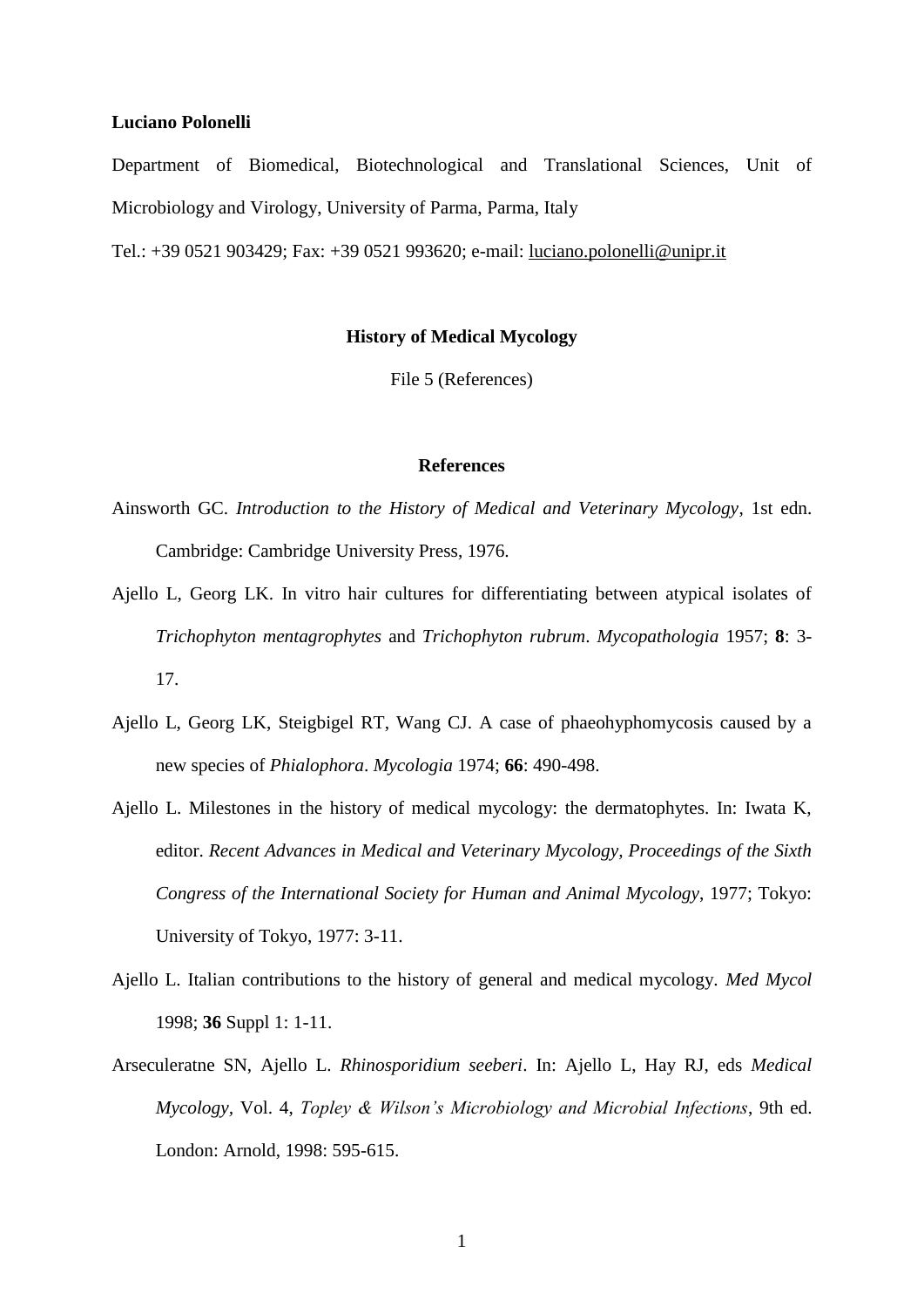- Artz RP, Bullock WE. Immunoregulatory responses in experimental disseminated histoplasmosis: depression of T-cell-dependent and T-effectory responses by activation of splenic suppressor cells. *Infect Immun* 1979; **23**: 893-902.
- Ashworth JH. On *Rhinosporidium seeberi* with special reference to its sporulation and affinities. *Trans R Soc Edinburgh* 1923; **53**: 302-342.
- Azevedo DE, Campos S, Carneiro LS, Ciferri R. Advance in the knowledge of the fungus of Jorge Lobo's disease. *J Trop Med Hyg* 1956; **59**: 214-215.
- Baker RD. Tissue changes in fungous disease. *Arch Pathol (Chic)* 1947; **44**: 459-466.
- Baldacci E. Raffaele Ciferri (1897-1964). *Mycologia* 1965; **57**: 198-201.
- Banti G. Sopra un caso di oidiomicosi cerebrale [On a case of cerebral oidiomycosis]. *Lo Sperimentale* 1911a; **65**: 341.
- Banti, G. Sopra un caso di oidiomicosi cerebrale [On a case of cerebral oidiomycosis]. *Atti Accademia Medico-Fisica Fiorentina* 1911b: 49.
- Barnett JA. A history of research on yeasts. 1: Work by chemists and biologists 1789-1850. *Yeast* 1998; **14**: 1439-1451.
- Barton AA. Some aspects of cell division in *Saccharomyces cerevisiae*. *J Gen Microbiol* 1950; **4**: 84-86.
- Barnett JA. A history of research on yeasts 2: Louis Pasteur and his contemporaries, 1850- 1880. *Yeast* 2000; **16**: 755-771.

Barnett JA. A history of research on yeasts 8: taxonomy. *Yeast* 2004; **21**: 1141-1193.

- Bassi A. *Del Mal del Segno Calcinaccio o Moscardino. Malattia che Affligge i Bachi da Seta e sul Modo di Liberarne le Bigattaje anche le più Infestate. Parte Prima-Teoria, Parte Seconda-Pratica*, Lodi Tipografia Orcesi, 1835.
- Bastide JM, Drouhet E, Dupont B. European Confederation of Medical Mycology. *J Mycol Méd* 1993; **3**: 66.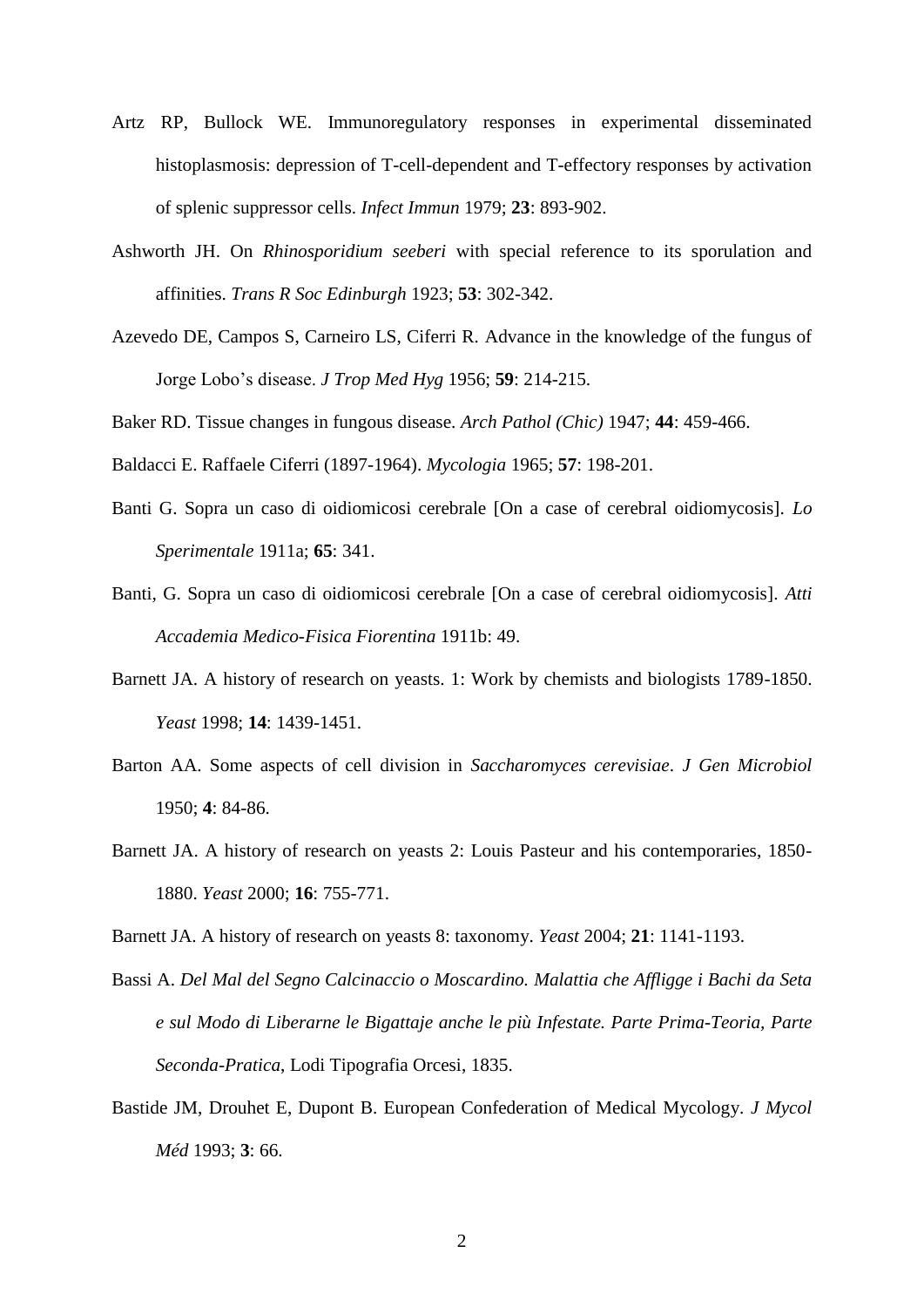- Bauer H, Ajello L, Adams E, Hernandez DU. Cerebral mucormycosis: pathogenesis of the disease; description of the fungus, *Rhizopus oryzae*, isolated from a fatal case. *Am J Med* 1955; **18**: 822-831.
- Beaman L, Pappagianis D, Benjamini E. Significance of T cells in resistance to experimental murine coccidioidomycosis. *Infect Immun* 1977; **17**: 580-585.
- Benham RW. The Cultural Characteristics of *Pityrosporum ovale* A Lipophylic Fungus. *J Invest Dermatol* 1939; **2**: 187-203.
- Bentley R. The development of penicillin: genesis of a famous antibiotic. *Perspect Biol Med* 2005; **48**: 444-452.
- Berkhout CM. *De schimmelgeslachten Monilia, Oidium, Oospora en Torula*, Utrecht University of Utrecht, 1923.
- Berliner MD, Reca ME. Release of protoplasts in the yeast phase of *Histoplasma capsulatum* without added enzyme. *Science* 1970; **167**: 1255-1257.
- Berzelius J. Weingärung. [Wine fermentation]. *Jahres-Bericht über die Fortschritte der Physischen Wissenschaften von Jacob Berzelius* 1839; **18**: 400-403.
- Bidie G. Notes on *Morbus Pedis Entophyticus*. *Madras Quart. J. Med. Sci.* 1862; **4**: 222-227.
- Block ER, Jennings AE, Bennett JE. 5-fluorocytosine resistance in *Cryptococcus neoformans*. *Antimicrob Agents Chemother* 1973; **3**: 649-656.
- Bloomfield N, Gordon MA, Elmendorf DF, Jr. Detection of *Cryptococcus neoformans*  Antigen in Body Fluids by Latex Particle Agglutination. *Proc Soc Exp Biol Med* 1963; **114**: 64-67.

Bowman WB. Coccidioidal granuloma. *Am J Roentgenol* 1919; **6**: 547-555.

Boyd MF, Crutchfield ED. A Contribution to the Study of Mycetoma in North America. *Am J Trop Med Hyg* 1921; **s1-1**: 215-289.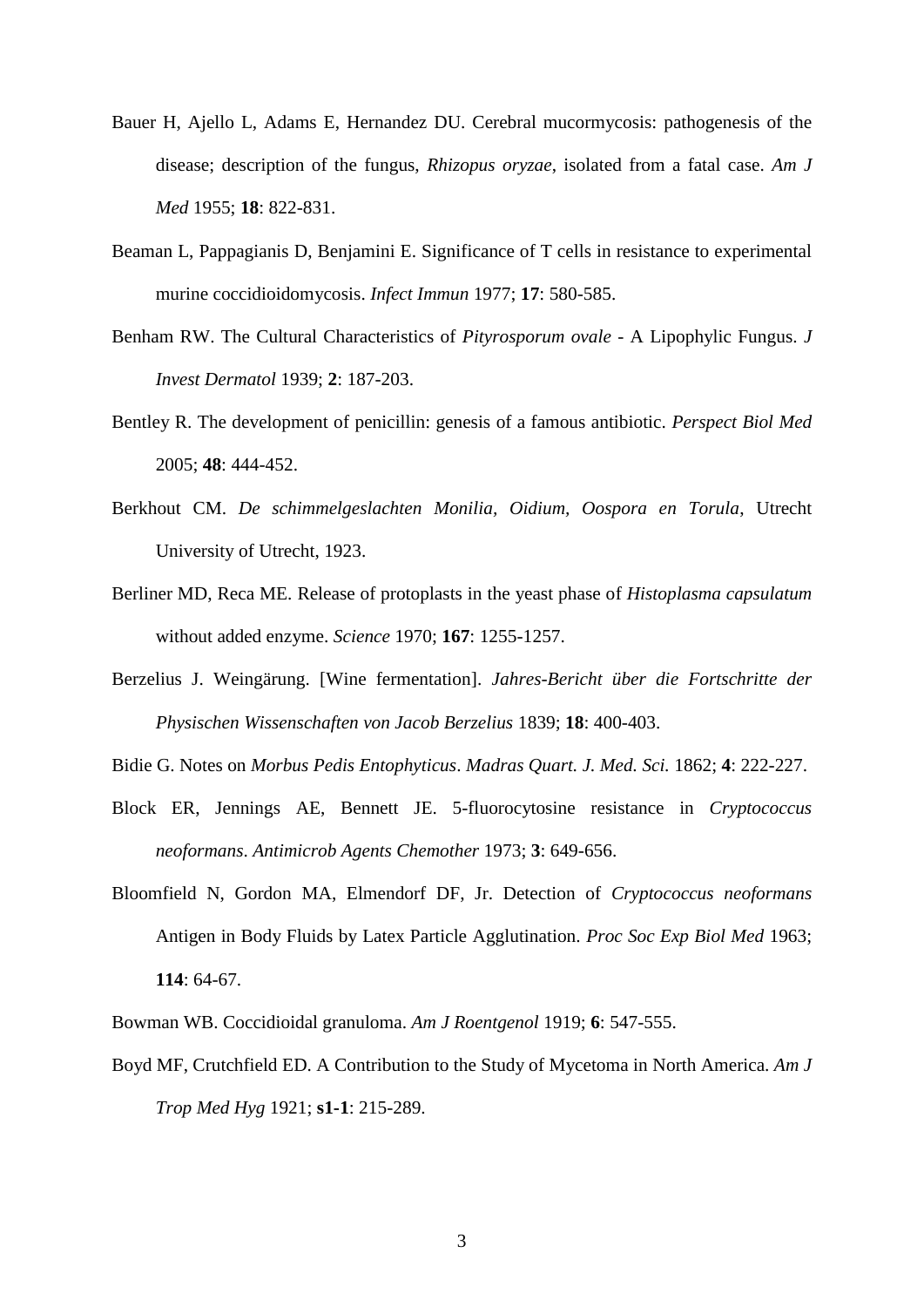- Brummer E, Bhagavathula PR, Hanson LH, Stevens DA. Synergy of itraconazole with macrophages in killing *Blastomyces dermatitidis*. *Antimicrob Agents Chemother* 1992; **36**: 2487-2492.
- Bulmer GS, Sans MD, Gunn CM. *Cryptococcus neoformans*. I. Nonencapsulated mutants. *J Bacteriol* 1967; **94**: 1475-1479.
- Bulmer GS, Sans MD. *Cryptococcus neoformans*. II. Phagocytosis by human leukocytes. *J Bacteriol* 1967; **94**: 1480-1483.
- Busse O. Über parasitäre Zelleinschlüsse und ihre Züchtung. [About parasitic cell inclusions and their breeding]. *Zentralbl Bakteriol* 1894; **16**: 175-180.

Cagniard-Latour C. Fermentation. *L'Institut* 1836; **167**: 237.

- Cagniard-Latour C. Mémoire sur la fermentation vineuse. [Dissertation on the vinous fermentation]. *Annales de Chimie et de Physique* 1838; **68**: 206-222.
- Calderone RA, Linehan L, Wadsworth E, Sandberg AL. Identification of C3d receptors on *Candida albicans*. *Infect Immun* 1988; **56**: 252-258.
- Carter HV. On mycetoma or the fungus disease of India, including notes of recent cases and new observations on the structure etc. of the entophytic growth. *Trans Med Phy Soc Bombay* 1861; **7**: 206-221.
- Casadevall A. Antibody immunity and invasive fungal infections. *Infect Immun* 1995; **63**: 4211-4218.
- Casadevall A, Pirofski LA. Antibody-mediated protection through cross-reactivity introduces a fungal heresy into immunological dogma. *Infect Immun* 2007; **75**: 5074-5078.
- Cassone A, Conti S, De Bernardis F, Polonelli L. Antibodies, killer toxins and antifungal immunoprotection: a lesson from nature? *Immunol Today* 1997; **18**: 164-169.
- Castellani A. Observations on a new species of *Epidermophyton* found in *tinea cruris*. *Brit J Dermatol* 1910; **22**: 147-150.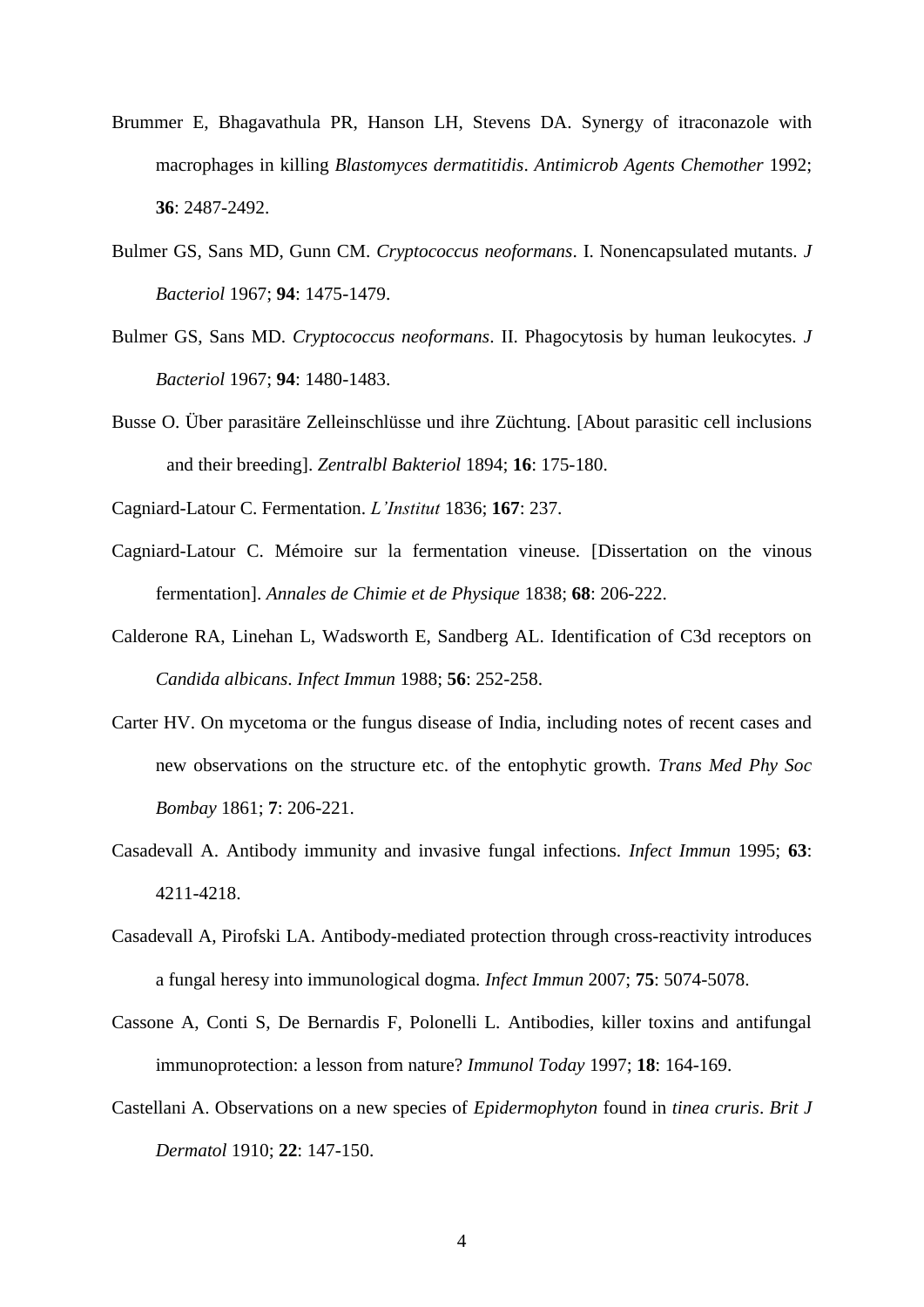- Castellani A, Chalmers AJ. *Manual of Tropical Medicine*, 3rd edn. New York: Williams, Wood and Co., 1919.
- Castellani A. Carbol-fuchsin paints in the treatment of certain cases of epidermophytosis. *Am Med* 1928; **23**: 351-352.
- Castellani A. Treatment of epidermophytosis of toes (mango toe) and other forms of epidermophytosis by fuchsin paint. . *J Trop Med Hyg* 1929; **32**: 77-78.
- Castellani A. *Microbes, Men and Monarchs. A Doctor's Life in Many Lands. The Autobiography of Aldo Castellani*, London: Victor Gollancz, Ltd., 1963.
- Chain E, Florey HW, Gardner AD*, et al.* Penicillin as a chemotherapeutic agent. *The Lancet* 1940; **236**: 226-228.
- Ciferri R. Piero Redaelli (1898-1955). *Mycopathol Mycol Appl* 1956; **7**: 217-219.
- Ciferri R, Redaelli P. *Bibliographia Mycopathologica (1800-1940)*, Firenze: Sansoni, 1958.
- Converse JL. Growth of spherules of *Coccidioides immitis* in a chemically defined liquid medium. *Proc Soc Exp Biol Med* 1955; **90**: 709-711.
- Cooke JV. Immunity tests in coccidioidal granuloma. *Arch Intern Med* 1915; **15**: 479-486.
- Coons AH, Kaplan MH. Localization of antigen in tissue cells; improvements in a method for the detection of antigen by means of fluorescent antibody. *J Exp Med* 1950; **91**: 1-13.
- Cutler JE, Glee PM, Horn HL. *Candida albicans* and *Candida stellatoidea*-specific DNA fragment. *J Clin Microbiol* 1988; **26**: 1720-1724.
- Dalmau LM. Remarques sur la technique mycologique. [Notes on mycological technique]. *Ann Parasitol Hum Comp* 1929; **7**: 536-545.
- Darling ST. A protozoön general infection producing pseudotubercles in the lungs and focal necroses in the liver, spleen and limphnodes. *J Am Med Assoc* 1906; **46**: 1283-1285.

Davidson AM, Gregory PH. *In situ* cultures of dermatophytes. *Can J Res* 1934; **10**: 373-393.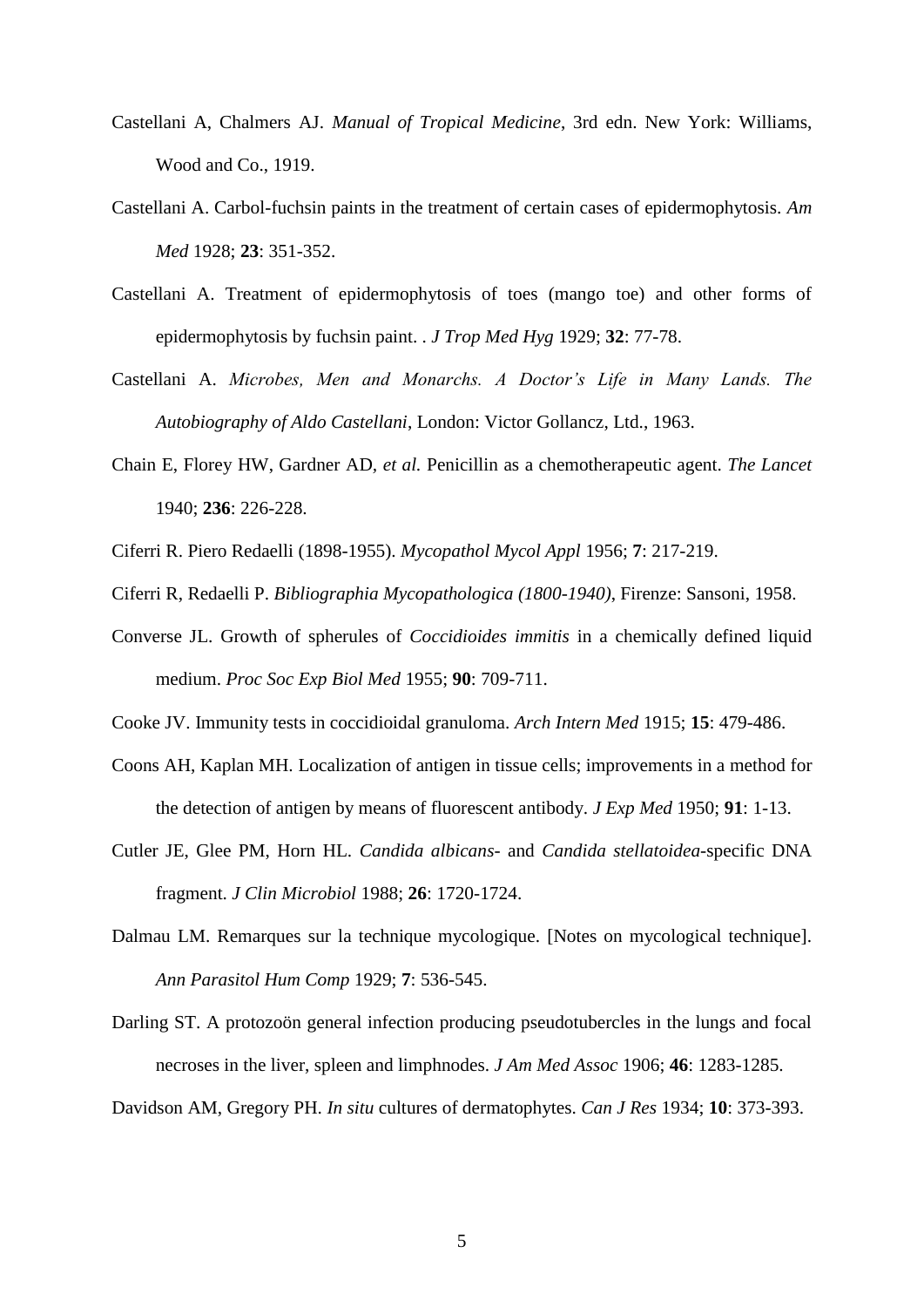- de Almeida FP. Lesões cutaneas da blastomicose em cavalos experimentalmente infestados. [Cutaneous lesions of blastomycosis in horses experimentally infected]. *An Fac Med* 1928; **3**: 59-64.
- de Almeida FP, Lacaz CS. Blastomicose "tipo Jorge Lobo". [Blastomycosis "type Jorge Lobo"]. *An Fac Med Univ Sao Paulo* 1948-1949; **24**: 5-37.
- de Hoog GS, Gueho E, Masclaux F*, et al.* Nutritional physiology and taxonomy of humanpathogenic *Cladosporium*-*Xylohypha* species. *J Med Vet Mycol* 1995; **33**: 339-347.
- de Hoog GS, Guarro J. *Atlas of Clinical Fungi*, 1st edn. Utrecht/Reus: Centraalbureau voor Schimmelcultures/Universitat Rovira i Virgili, 1995.
- de Hoog GS, Guého E. Agents of white piedra, black piedra and tinea nigra. In: Ajello L, Hay RJ, eds *Medical Mycology,* Vol. 4, T*opley & Wilson's Microbiology and Microbial Infections*, 9th ed. London: Arnold, 1998: 192-197.
- de Hoog GS, Guarro J, Gene J, Figueras MJ. *Atlas of Clinical Fungi*, 2nd edn. Utrecht/Reus: Centraalbureau voor Schimmelcultures/Universitat Rovira i Virgili, 2000.

Della Porta G. *Phytognomonica*, Napoli: Horatium Saluianum, 1588.

- Diamond RD, Krzesicki R, Epstein B, Jao W. Damage to hyphal forms of fungi by human leukocytes in vitro. A possible host defense mechanism in aspergillosis and mucormycosis. *Am J Pathol* 1978; **91**: 313-328.
- Diamond RD, Krzesicki R. Mechanisms of attachment of neutrophils to *Candida albicans* pseudohyphae in the absence of serum, and of subsequent damage to pseudohyphae by microbicidal processes of neutrophils in vitro. *J Clin Invest* 1978; **61**: 360-369.
- Dodge CW. *Medical Mycology*, St Louis: C.V. Mosby Co., 1935.
- Dromer F, Charreire J, Contrepois A, Carbon C, Yeni P. Protection of mice against experimental cryptococcosis by anti-*Cryptococcus neoformans* monoclonal antibody. *Infect Immun* 1987; **55**: 749-752.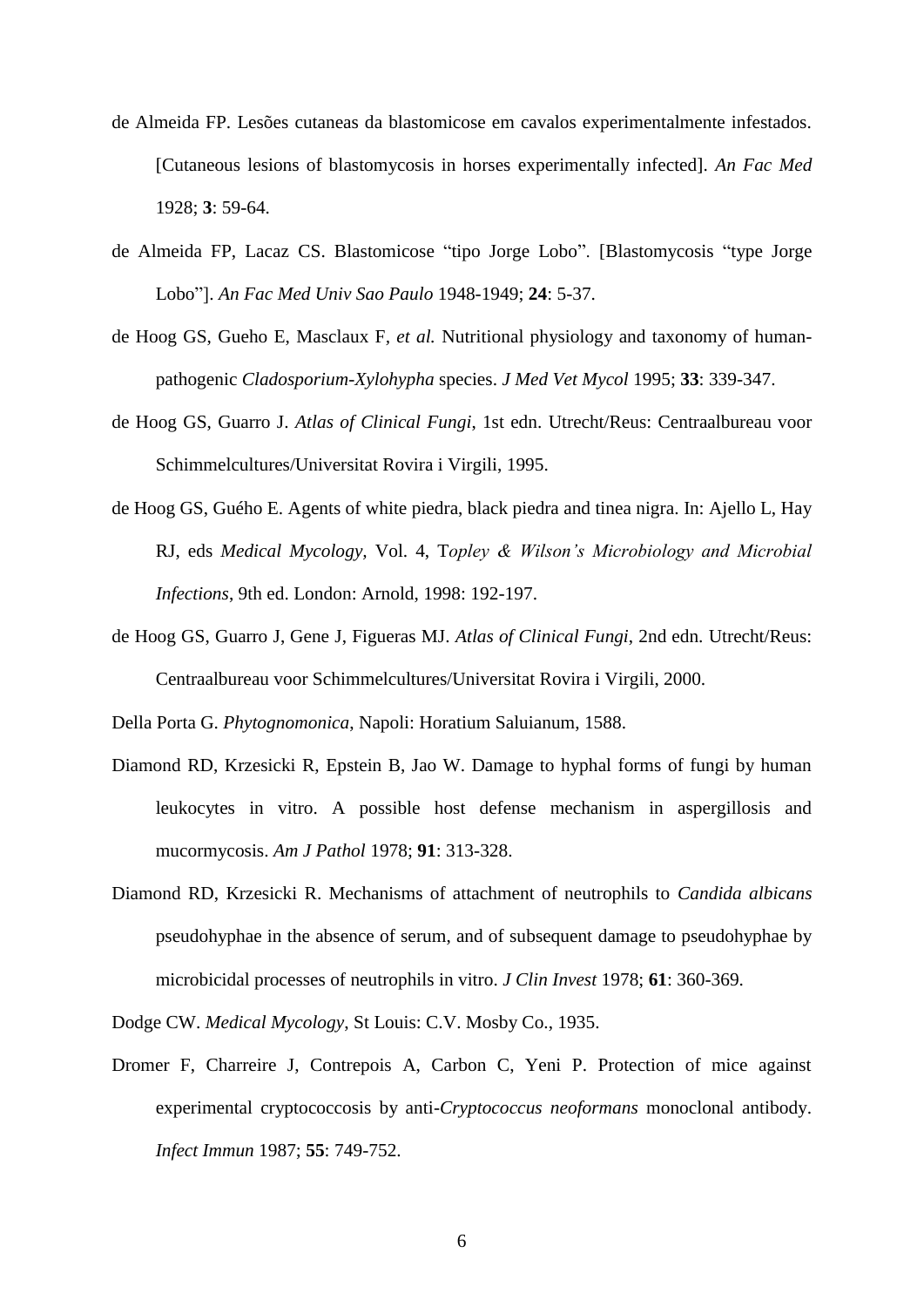- Drouhet E, Segretain G, Aubert JP. Polyoside capsulaire d'un champignon pathogene Torulopsis neoformans; relation avec la virulence. [Capsular polyoside of a pathogenic fungus *Torulopsis neoformans*; relation to virulence]. *Ann Inst Pasteur (Paris)* 1950; **79**: 891-900.
- Drouhet E. The Birth of ISHAM: 1953, Rome, Italy. *Mycopathologia* 1997; **139**: 63-70.
- Eichstedt CF. Pilzbildung in der Pityriasis versicolor. [Fungus in Pityriasis versicolor]. *N Notiz Geb Nat Heilk* 1846; **39**: 270-271.
- Elson WO. The Antibacterial and Fungistatic Properties of Propamidine. *J Infect Dis* 1945; **76**: 193-197.
- Emmons CW. Dermatophytes: natural grouping based on form of the spores and accessory organs. *Arch Dermatol* 1934; **30**: 337-362.
- Emmons CW. *Allescheria boydii* and *Monosporium apiospermum*. *Mycologia* 1944; **36**: 188- 193.
- Emmons CW. Isolation of *Histoplasma capsulatum* from soil. *Public Health Rep* 1949; **64**: 892-896.
- Emmons CW. Saprophytic sources of *Cryptococcus neoformans* associated with the pigeon (*Columba livia*). *Am J Hyg* 1955; **62**: 227-232.
- Emmons CW, Binford CH, Utz JP. *Medical Mycology*, 1st edn. Philadelphia: Lea & Febiger, 1963.
- Emmons CW, Binford CH, Utz JP. *Medical Mycology*, 2nd edn. Philadelphia: Lea & Febiger, 1970.
- Emmons CW, Binford CH, Utz JP, Kwon-Chung KJ. *Medical Mycology*, 3rd edn. Philadelphia: Lea & Febiger, 1977.
- *Encyclopædia Britannica,* Theophrastus, Chisholm H, ed. 11th ed. Cambridge: Cambridge University Press, 1911:787.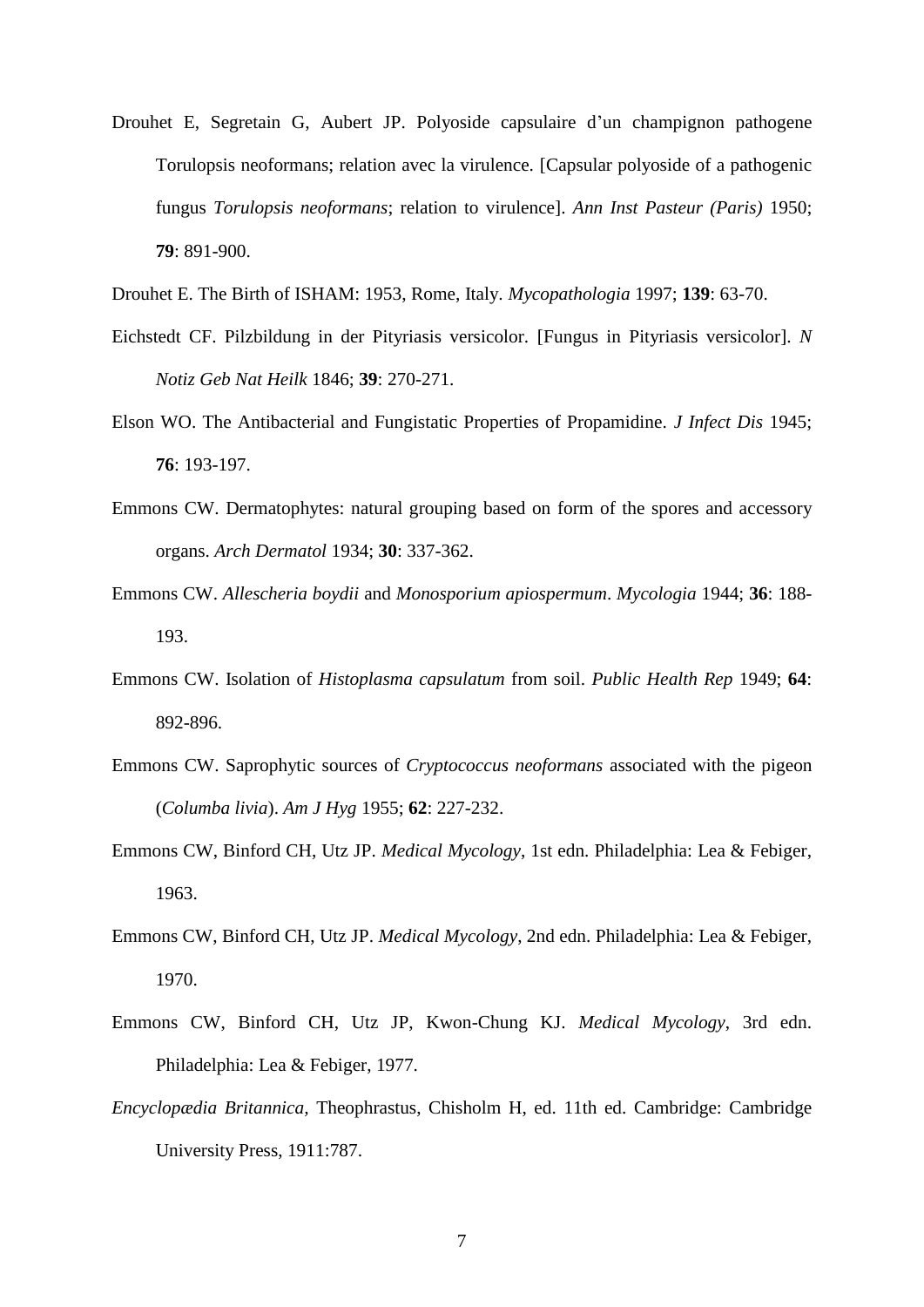- Espinel-Ingroff A. History of medical mycology in the United States. *Clin Microbiol Rev* 1996; **9**: 235-272.
- Espinel-Ingroff A. *Medical Mycology in the United States. A Hystorical Analysis (1894- 1996)*, Dordrecht: Kluver Academic Publishers, 2003.
- Evans EE. An immunologic comparison of 12 strains of *Cryptococcus neoformans* (*Torula histolytica*). *Proc Soc Exp Biol Med* 1949; **71**: 644-646.
- Evans EE, Kessel JF. The antigenic composition of *Cryptococcus neoformans*. II. Serologic studies with the capsular polysaccharide. *J Immunol* 1951; **67**: 109-114.
- Ferron P, Fargues J, Riba G. Fungi as microbial insecticides against pests. In: Arora DK, Ajello L, Mukerji KG, eds *Handbook of Applied Mycology,* Vol. 2: *Humans, Animals, and Insects*, 1st ed. New York: Marcel Dekker, Inc., 1991: 665-706.
- Fineman BC. A study of the thrush parasite. *J Infect Dis* 1921; **28**: 185-200.
- Fisher MC, Koenig GL, White TJ, Taylor JW. Molecular and phenotypic description of *Coccidioides posadasii* sp. nov., previously recognized as the non-California population of *Coccidioides immitis*. *Mycologia* 2002; **94**: 73-84.
- Fleming A. On the antibacterial action of cultures of a *Penicillium* with special reference to their use in the isolation of *B. influenzae*. *Br J Exp Pathol* 1929; **10**: 226-236.
- Fresenius JBGW. *Aspergillus fumigatus* Fresen. In: *Beiträge zur Mykologie*, Frankfurt A.M.: Heinrich Ludwig Brünner, 1863: 81-82.
- Galgiani JN, Isenberg RA, Stevens DA. Chemotaxigenic activity of extracts from the mycelial and spherule phases of *Coccidioides immitis* for human polymorphonuclear leukocytes. *Infect Immun* 1978; **21**: 862-865.
- Gemeinhardt H. 150 Jahre Medizinische Mykologie. [150 years of medical mycology]. *Z Gesamte Hyg* 1990; **36**: 191-194.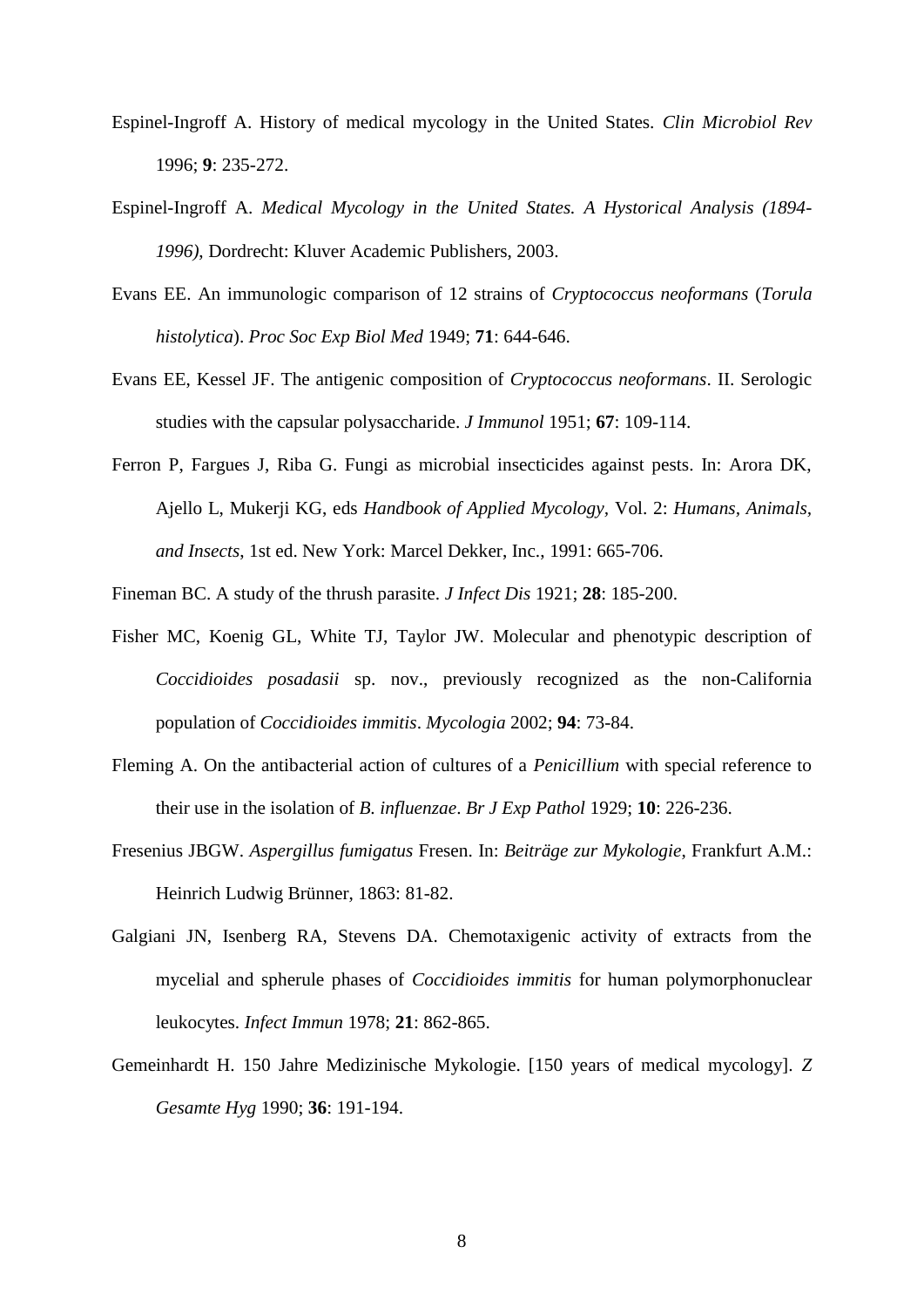- Gentles JC. Experimental ringworm in guinea pigs: oral treatment with griseofulvin. *Nature* 1958; **182**: 476-477.
- Georg LK, Ajello L, Gordon MA. A selective medium for the isolation of *Coccidioides immitis*. *Science* 1951; **114**: 387-389.
- Georg LK, Camp LB. Routine nutritional tests for the identification of dermatophytes. *J Bacteriol* 1957; 74: 113-121.
- Ghosh LM, Dey NC, Panja D. Madura foot (mycetoma). *Ind Med Gaz* 1950; **85**: 288-291.
- Gilchrist TC. A case of blastomycetic dermatitis in man. *Johns Hopkins Hosp Rep* 1896; **1**: 269-283.
- Gilchrist TC, Stokes WR. A case of pseudo-*lupus vulgaris* caused by a *Blastomyces*. *J Exp Med* 1898; **3**: 53-78.
- Gilgado F, Cano J, Gene J, Sutton DA, Guarro J. Molecular and phenotypic data supporting distinct species statuses for *Scedosporium apiospermum* and *Pseudallescheria boydii* and the proposed new species *Scedosporium dehoogii*. *J Clin Microbiol* 2008; **46**: 766- 771.
- Gilgado F, Gene J, Cano J, Guarro J. Heterothallism in *Scedosporium apiospermum* and description of its teleomorph *Pseudallescheria apiosperma* sp. nov. *Med Mycol* 2010; **48**: 122-128.
- Godfrey J. Bellary Dispensary: Madras Presidency, India. *The Lancet* 1846; **47**: 593-594.
- Gold W, Stout HA, Pagano JF, Donovick R. Amphotericin A and B, antifungal antibiotics produced by a streptomycete. I. In vitro studies. In: Welch H, Marti-Ibanez F, eds *Antibiotics Annual 1955-1956*, New York: Medical Encyclopedia, 1956: 579-586.
- Gomori G. A new histochemical test for glycogen and mucin. *Am J Clin Pathol* 1946; **10**: 177-179.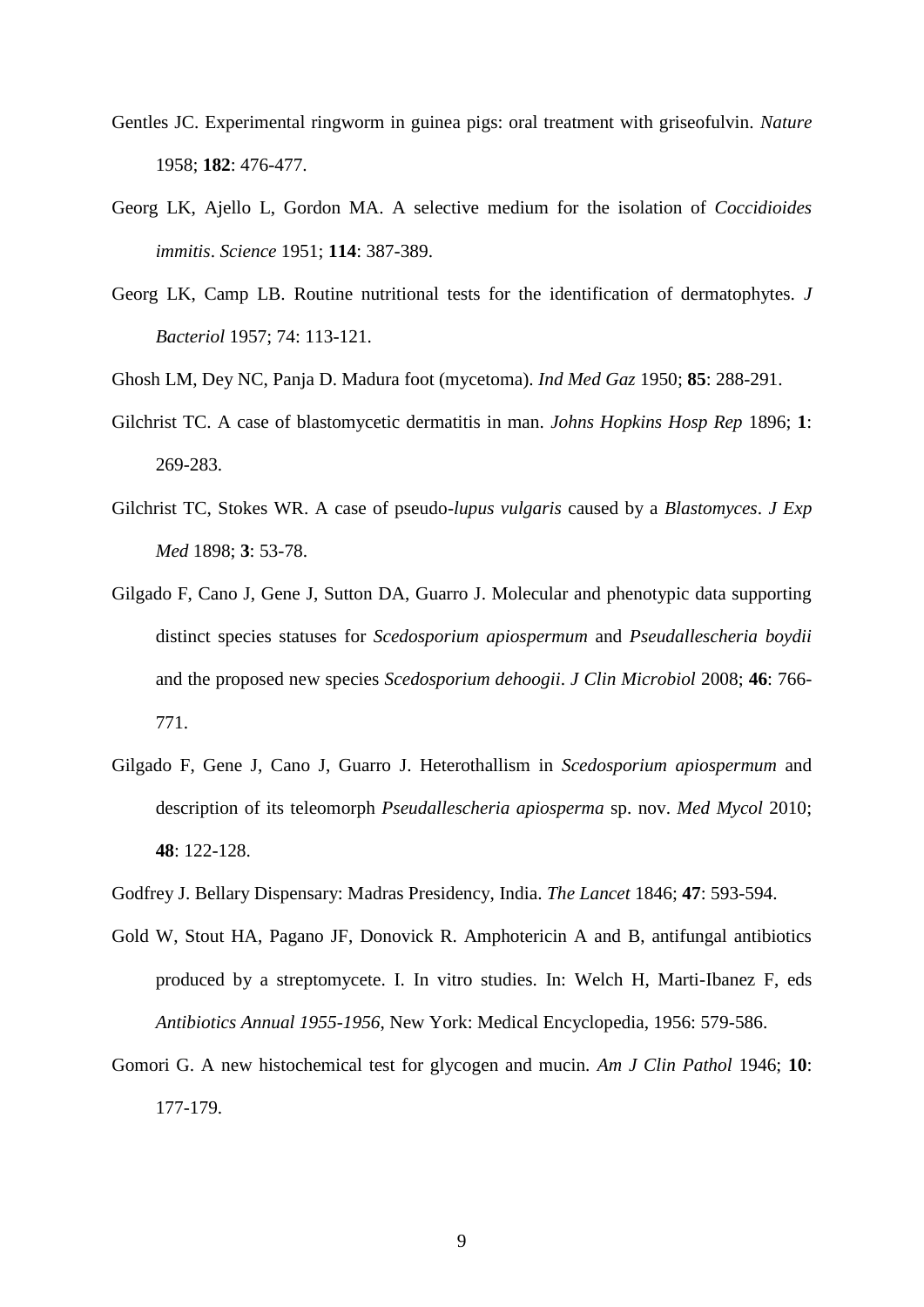Gordon MA. The lipophilic mycoflora of the skin. I. In vitro culture of *Pityrosporum orbiculare* n. sp. *Mycologia* 1951; **43**: 524-535.

Gridley MF. A stain for fungi in tissue sections. *Am J Clin Pathol* 1953; **23**: 303-307.

- Griffin DM. The re-discovery of *Gymnoascus gypseum*, the perfect state of *Microsporum gypseum*, and a note on *Trichophyton terrestre*. *Trans Br Mycol Soc* 1960; **43**: 637-642.
- Grocott RG. A stain for fungi in tissue sections and smears using Gomori's methenaminesilver nitrate technic. *Am J Clin Pathol* 1955; **25**: 975-979.
- Hageage GJ, Harrington BJ. Use of calcofluor white in clinical mycology. *Lab Med* 1984; **15**: 109-112.
- Harrell ER, Curtis AC. The treatment of North American blastomycosis with amphotericin B. *AMA Arch Derm* 1957; **76**: 561-569.
- Hasenclever HF, Mitchell WO. Antigenic studies of *Candida*. I. Observation of two antigenic groups in *Candida albicans*. *J Bacteriol* 1961; **82**: 570-573.
- Hazen EL, Brown R. Two antifungal agents produced by a soil actinomycete. *Science* 1950; **112**: 423.
- Heiner DC. Diagnosis of histoplasmosis using precipitin reactions in agar gel. *Pediatrics* 1958; **22**: 616-627.
- Hektoen L, Perkins CF. Refractory subcutaneous abscesses by *Sporothrix schenckii*. A new pathogenic fungus. *J Exp Med* 1900; **5**: 77-89.

Henrici AT. An Endotoxin from *Aspergillus fumigatus*. *J Immunol* 1939; **36**: 319-338.

- Hirsch EF, Benson H. Specific Skin and Testis Reactions with Culture Filtrates of *Coccidioides Immitis*. *J Infect Dis* 1927; 40: 629-633.
- Hodges RS. Cultures of ringworm fungi on Sabouraud's proof mediums and on mediums prepared with American Peptones and sugars: a comparative study. *Arch Derm Syphilol* 1928; **18**: 852-856.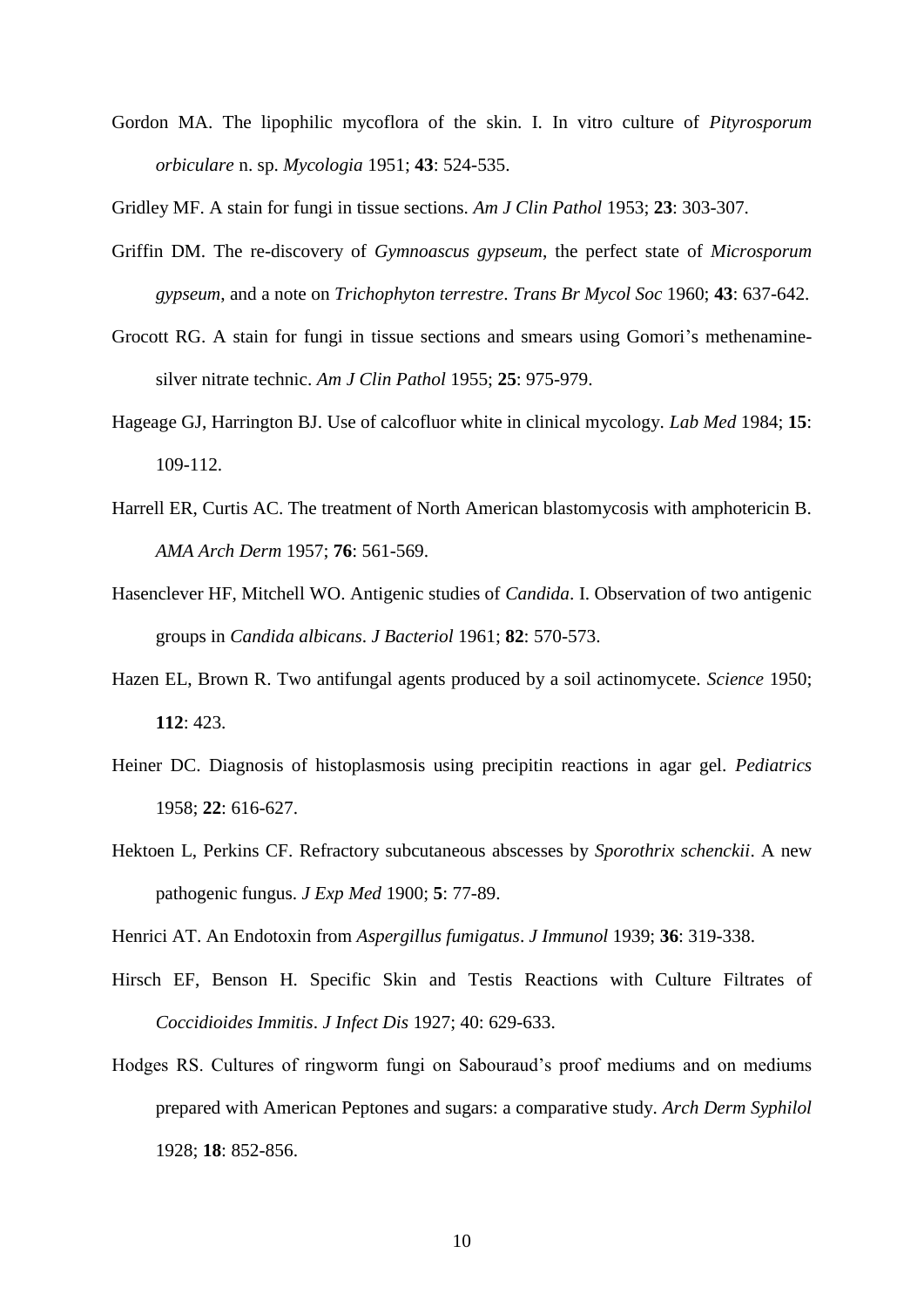- Homei A. Specialization and medical mycology in the US, Britain and Japan. *Stud Hist Philos Biol Biomed Sci* 2008; **39**: 80-92.
- Honbo S, Standard PG, Padhye AA, Ajello L, Kaufman L. Antigenic relationships among *Cladosporium* species of medical importance. *Sabouraudia* 1984; **22**: 301-310.
- Hooke R. *Micrographia: or Some Physiological Descriptions of Minute Bodies Made by Magnifying Glasses*, 1st edn. London: J. Martyn and J. Allestry, 1665.
- Howard DH, Otto V. Experiments on lymphocyte-mediated cellular immunity in murine histoplasmosis. *Infect Immun* 1977; **16**: 226-231.
- Huppert M, Keeney EL. Immunization against superficial fungous infection. II. Studies on human volunteer subjects. *J Invest Dermatol* 1959; **32**: 15-19.
- Huppert M, Oliver DJ, Sun SH. Combined methenamine-silver nitrate and hematoxylin & eosin stain for fungi in tissues. *J Clin Microbiol* 1978; **8**: 598-603.
- Jacobson ES, Ayers DJ, Harrell AC, Nicholas CC. Genetic and phenotypic characterization of capsule mutants of *Cryptococcus neoformans*. *J Bacteriol* 1982; **150**: 1292-1296.
- Jacobson ES, Emery HS. Catecholamine uptake, melanization, and oxygen toxicity in *Cryptococcus neoformans*. *J Bacteriol* 1991; **173**: 401-403.
- Julini M, Marchisio M. Ignazio Micellone: Ufficale e ricercatore. [Ignazio Micellone: Officer and Investigator]. *Rivista Militare di Medicina Veterinaria* 1992; **4**: 40- 43.
- Karling JS. Keratinophilic chytrids. 1. *Rhizophydium keratinophilum* n. sp., a saprophyte isolated on human hair, and its parasite, *Phlyctidium mycetophagum* n. sp. *Am J Bot* 1946; **33**: 751-757.
- Keeney EL, Huppert M. Immunization against superficial fungous infection. I. Studies on experimental animals. *J Invest Dermatol* 1959; **32**: 7-13.
- Kessler G, Nickerson WJ. Glucomannan-protein complexes from cell walls of yeasts. *J Biol Chem* 1959; **234**: 2281-2285.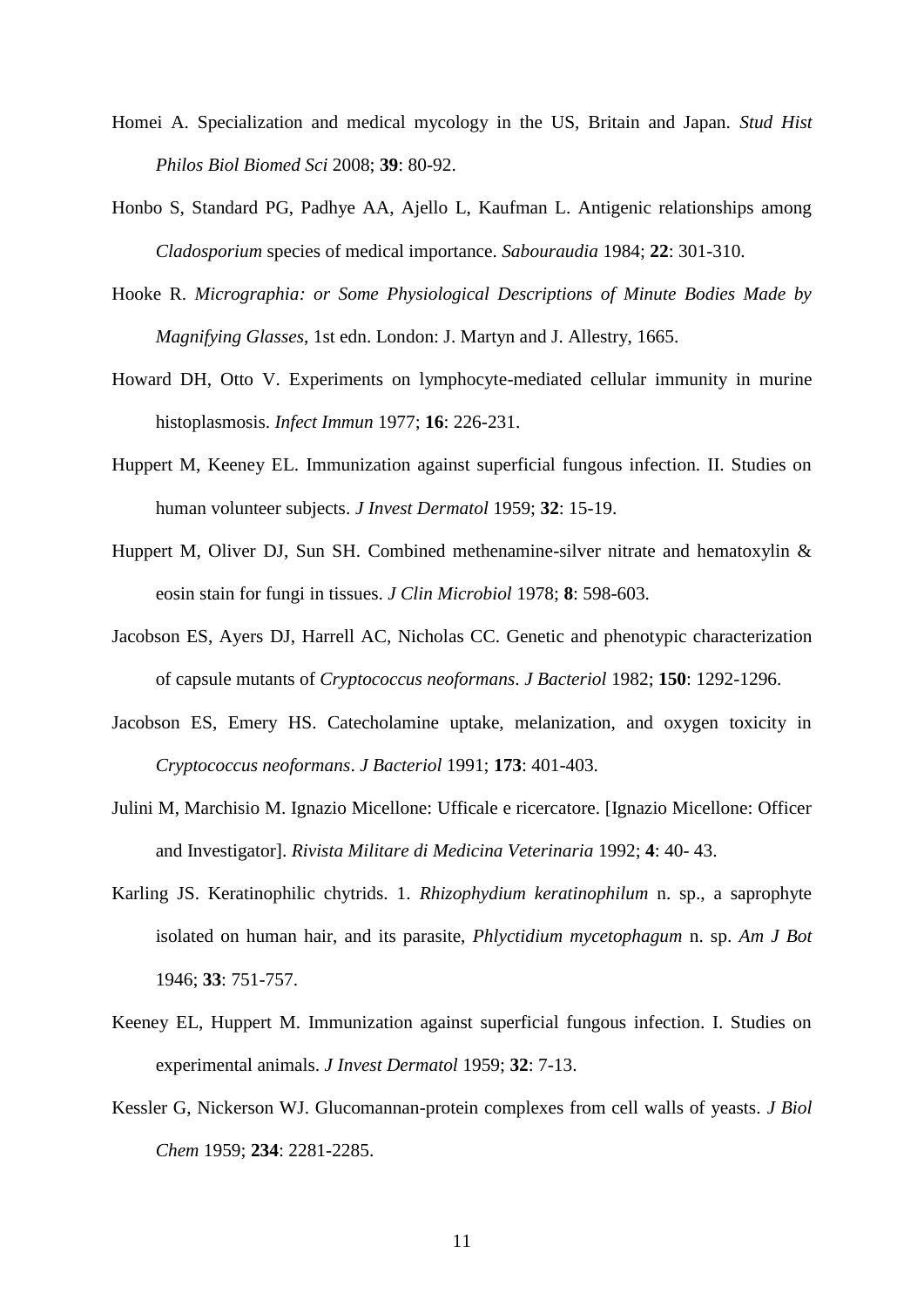- Kiehn TE, Bernard EM, Gold JW, Armstrong D. Candidiasis: detection by gas-liquid chromatography of D-arabinitol, a fungal metabolite, in human serum. *Science* 1979; **206**: 577-580.
- Kligman AM, Mescon H, DeLamater ED. The Hotchkiss-McManus stain for the histopathologic diagnosis of fungus diseases. *Am J Clin Pathol* 1951; **21**: 86-91.
- Knoke M, Bernhardt H. The first description of an oesophageal candidosis by Bernhard von Langenbeck in 1839. *Mycoses* 2006; **49**: 283-287.
- Knoke M, Schwesinger G. Vor 100 Jahren: Die Geschichte der Cryptococcose in Greifswald. Medizinische Mykologie im 19. Jahrhundert. [One hundred years ago: the history of cryptococcosis in Greifswald. Medical mycology in the nineteenth century]. *Mycoses* 1994; **37**: 229-233.
- Kwon-Chung KJ. *Emmonsiella capsulata*: perfect state of *Histoplasma capsulatum*. *Science* 1972; **177**: 368-369.
- Kwon-Chung KJ. A new genus, *Filobasidiella*, the perfect state of *Cryptococcus neoformans*. *Mycologia* 1975a; **67**: 1197-1200.
- Kwon-Chung KJ. Perfect state (*Emmonsiella capsulata*) of the fungus causing large-form African histoplasmosis. *Mycologia* 1975b; **67**: 980-990.
- Kwon-Chung KJ, de Vries GA. Comparative study of an isolate resembling Banti's fungus with *Cladosporium trichoides*. *Sabouraudia* 1983; **21**: 59-72.
- Kwon-Chung KJ, Lehman D, Good C, Magee PT. Genetic evidence for role of extracellular proteinase in virulence of *Candida albicans*. *Infect Immun* 1985; **49**: 571-575.
- Kwon-Chung KJ, Wickes BL, Plaskowitz J. Taxonomic clarification of *Cladosporium trichoides* Emmons and its subsequent synonyms. *J Med Vet Mycol* 1989; **27**: 413-426.

Kwon-Chung KJ, Bennett JE. *Medical Mycology*, 1st edn. Philadelphia: Lea & Febiger, 1992.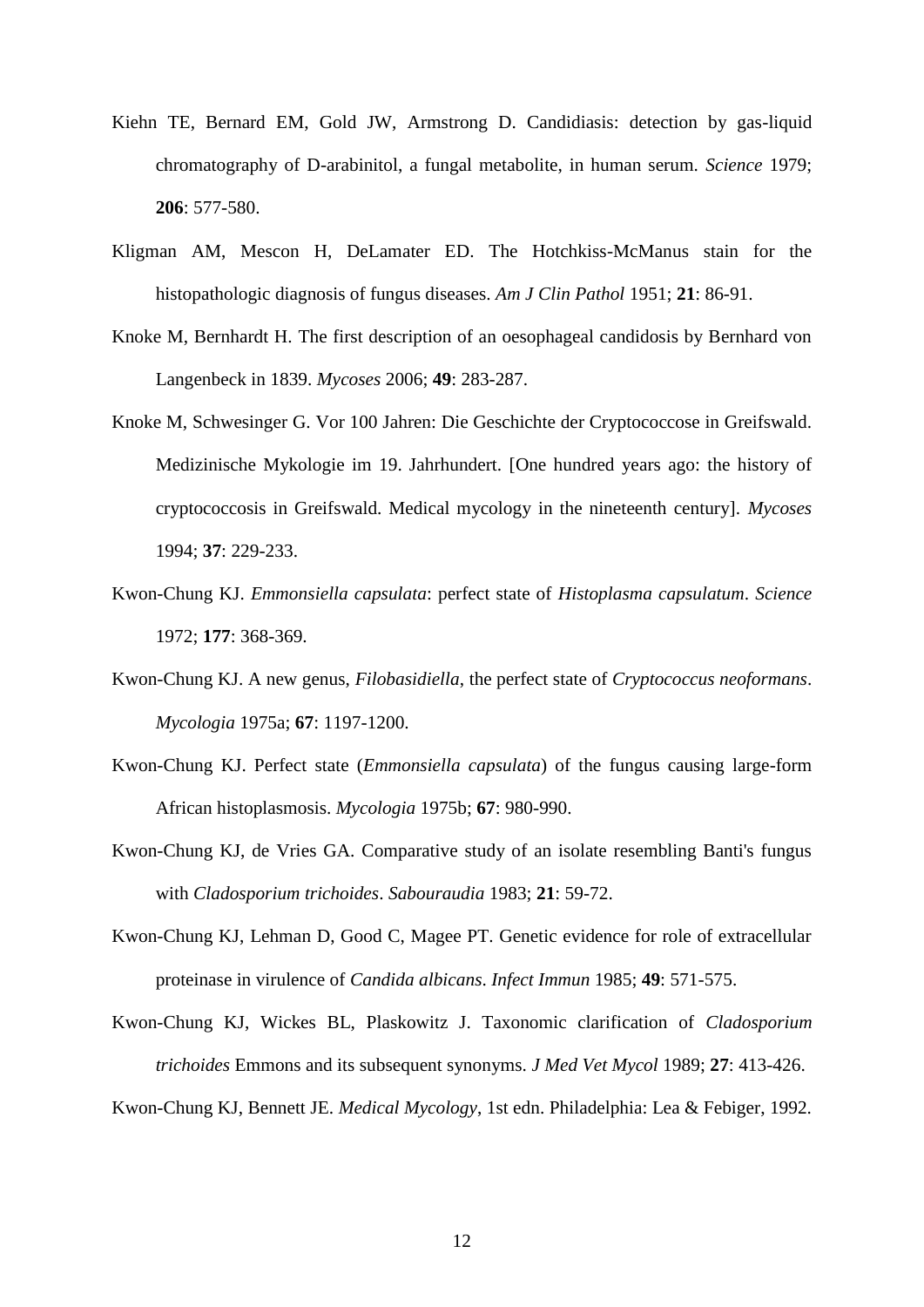- Kwon-Chung KJ, Edman JC, Wickes BL. Genetic association of mating types and virulence in *Cryptococcus neoformans*. *Infect Immun* 1992; **60**: 602-605.
- Land GA, Vinton EC, Adcock GB, Hopkins JM. Improved auxanographic method for yeast assimilations: a comparison with other approaches. *J Clin Microbiol* 1975; **2**: 206-217.
- Lane CG. A cutaneous lesion caused by a new fungus (*Phialophora verrucosa*). *J Cutan Dis* 1915; **33**: 840-846.
- Langenbeck B. Auffindung von Pilzen auf der Schleimhaut der Speiseröhre einer Typhusleiche. [Finding of fungi on the mucous membrane of the gullet of a typhoid fever corpse]. *N Notiz Geb Nat Heilk* 1839; **12**: 146-147.
- Langeron M, Milochevitch S. Morphologie des dermatophytes sur milieux naturel et milieux a base de polysaccharides. Essai de classification (Deuxieme mémoire). [The morphology of dermatophytes on natural media and on media containing, polysaccharides. Tentative classification. (Second memoir)]. *Ann Parasitol Hum Comp*  1930; **8**: 465-508.
- Langeron M. *Précis de mycologie. Mycologie générale. Mycologie médicale*. Paris: Masson et Cie, 1945.
- Langeron M, Vanbreuseghem R. *Précis de mycologie. Mycologie générale. Mycologie humaine et animale. Techniques*, 2nd edn. Paris: Masson et Cie, 1952.
- Lazzari G. *Storia della Micologia Italiana. Contributo dei botanici italiani allo sviluppo delle scienze micologiche*, Trento: Arti Grafiche Saturnia, 1973.
- Leach BE, Ford JH, Whiffen AJ. Actidione, an antibiotic from *Streptomyces griseus*. *J Am Chem Soc* 1947; 69: 474.
- Leff S, Leff V. *From Witchcraft to World Health*, London and Southampton: Camelot Press Ltd, 1956.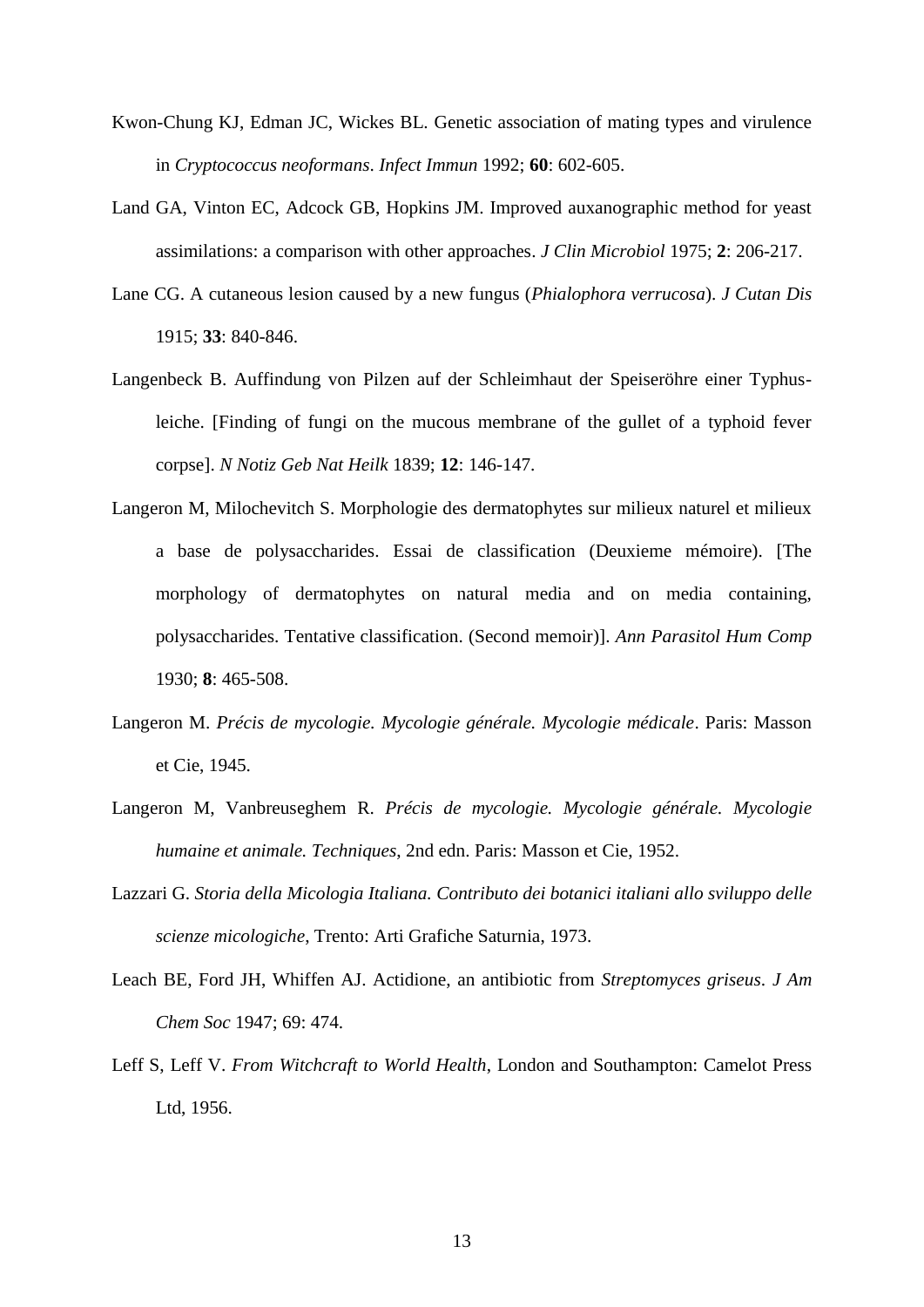- Lehmann PF, Reiss E. Invasive aspergillosis: antiserum for circulating antigen produced after immunization with serum from infected rabbits. *Infect Immun* 1978; **20**: 570-572.
- Lehrer RI, Cline MJ. Interaction of *Candida albicans* with human leukocytes and serum. *J Bacteriol* 1969; **98**: 996-1004.
- Levitz SM, Diamond RD. Mechanisms of resistance of *Aspergillus fumigatus* conidia to killing by neutrophils *in vitro*. *J Infect Dis* 1985; **152**: 33-42.
- Levitz SM, Selsted ME, Ganz T, Lehrer RI, Diamond RD. *In vitro* killing of spores and hyphae of *Aspergillus fumigatus* and *Rhizopus oryzae* by rabbit neutrophil cationic peptides and bronchoalveolar macrophages. *J Infect Dis* 1986; **154**: 483-489.
- Liebig J. Ueber die Erscheinungen der Gärung, Fäulnis und Verwesung, und ihre Ursachen. [Concerning the phenomena of fermentation, putrefaction and decay, and their causes]. *Annalen der Physik und Chemie* 1839; **48**: 106-150.
- Liebig J, Wöhler F, Hofmann AW. *Aus Justus Liebig's und Friedrich Wo*̈*hler's Briefwechsel in den jahren 1829-1873*, Braunschweig Friedrich Vieweg und Sohn, 1888.
- Link JHF. Observationes in Ordines plantarum naturales. Dissertatio prima, complectens Anandrarum ordines Epiphytas, Mucedines Gastomycos et Fungos. [Observations on the natural orders of plants. First treatise, comprising Anandrarum orders Epiphytas, Mucedines Gastomycos and Fungi]. *Der Gesellschaft Naturforschender Freunde zu Berlin. Magazin für die neuesten Entdeckungen in der gesammten Naturkunde* 1809; **3**: 1-42.
- Lobo JO. Nova espécie de blastomycose. [New species of blastomycosis]. *Brasil Med* 1930; **44**: 1227.
- Lobo J. *Contribução ao estudo das blastomycoses* [Tese de livre-docência à cadeira de Dermatologia e Sifilografia na Faculdade Medica de Recife]: Recife; 1933.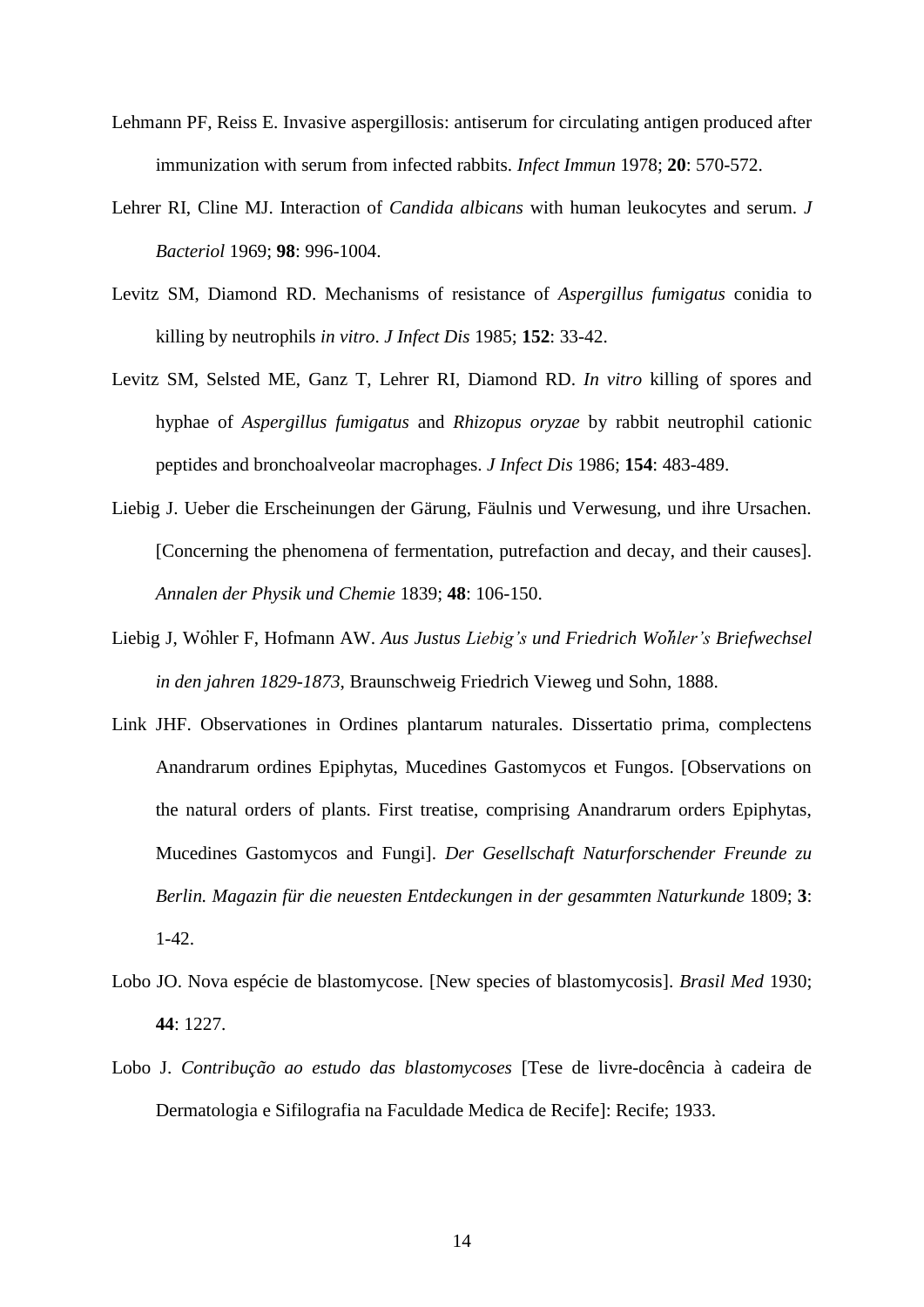Lodder J, Kreger-Van Rij NJW. *The Yeasts, a Taxonomic Study*, 1st edn. Amsterdam: North Holland Publishing Co., 1952.

Loeb J. *The Dynamics of Living Matter*, New York: Columbia University Press, 1906.

- Lott TJ, Boiron P, Reiss E. An electrophoretic karyotype for *Candida albicans* reveals large chromosomes in multiples. *Mol Gen Genet* 1987; **209**: 170-174.
- Louria DB, Brayton RG. Behavior of *Candida* Cells within Leukocytes. *Proc Soc Exp Biol Med* 1964; **115**: 93-98.
- Lutz A. A pseudococcidic mycosis of the mouth observed in Brazil. Contribution to the knowledge of American hyphoblastomycoses. *Brazil-Medico* 1908; **13**: 121-124 [in Portuguese].
- Mackenzie DWR. *Studies on the Biology of Pathogenic Fungi* [PhD Thesis], Edinburgh University of Edinburgh, 1958.
- Magee BB, Koltin Y, Gorman JA, Magee PT. Assignment of cloned genes to the seven electrophoretically separated *Candida albicans* chromosomes. *Mol Cell Biol* 1988; **8**: 4721-4726.
- Malpighi M. *Marcelli Malpighii Philosophi & Medici Bononiensis e Regia Societate Opera Omnia*, London: R. Scott & G. Wells, 1686.
- Manson P. Notes on tinea imbricata, an undescribed species of body ringworm. *Medical Reports. China Inspectorate General of Customs. Shanghai* 1878; **16**: 1-11.

Marcano C. Professor Dante Borelli, in memoriam. *Rev Iberoam Micol* 1997; 14: 197.

Marcone G. La saccaromicosi degli equini (farcino d'Africa, linfangite epizootica, farcino criptococchico, ecc.). [The equine saccharomycosis (farcy of Africa, epizootic lymphangitis, cryptococcal farcy, etc.)]. *Atti del Regio Istituto d'incoraggiamento di Napoli* 1895; **8**: 1-19.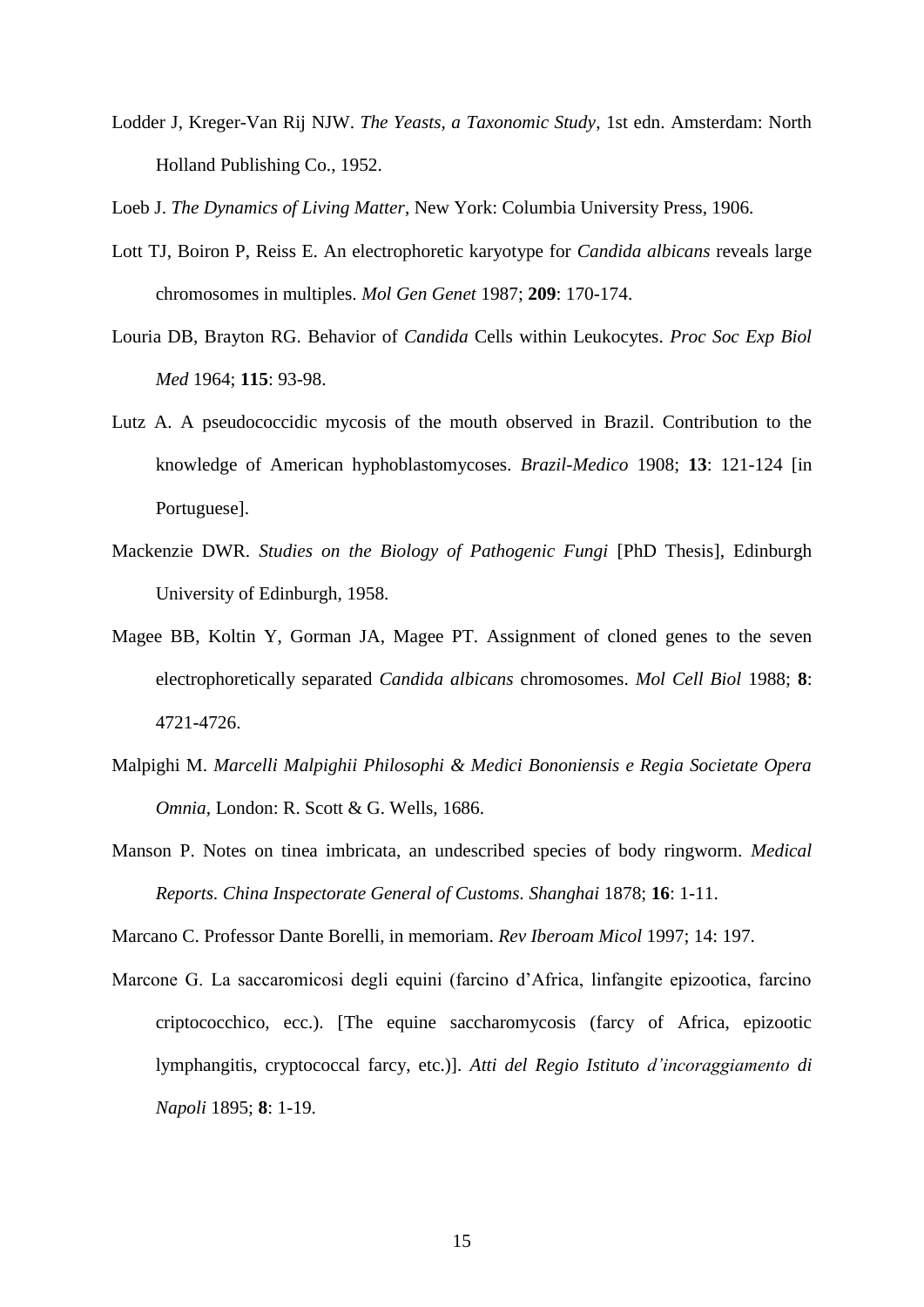- Maresca B, Medoff G, Schlessinger D, Kobayashi GS. Regulation of dimorphism in the pathogenic fungus *Histoplasma capsulatum*. *Nature* 1977; **266**: 447-448.
- Margarot J, Devèze P. Aspect de quelques dermatoses en lumiere ultra-paraviolette. [Appearance of some dermatoses in ultra-paraviolet light]. *Bull. Soc Sci Med et Biol de Montpellier* 1925; **6**: 375-378.
- Margulis L, Schwartz KV. *Five Kingdoms: An Illustrated Guide to the Phyla of Life on Earth*, 2nd edn. New York: W.H. Freeman and Co., 1988.
- Matsumoto T, Ajello L. Agents of phaeohyphomycosis. In: Ajello L, Hay RJ, eds *Medical Mycology,* Vol. 4, *Topley & Wilson's Microbiology and Microbial Infections*, 9th ed. London: Arnold, 1998: 503-524.
- Mayer AC, Emmert L. Verschimmelung (Mucedo) im lebenden Körper. [Mold growth (Mucedo) in the living body]. *Deutsches Archiv für die Physiologie* 1815; **1**: 310-312.
- McGinnis MR. Human pathogenic species of *Exophiala, Phialophora* and *Wangiella*. In: *Fourth International Conference on the Mycoses*, 1977: Pan American Health Organization Scientific Publications, 1977: 37-59.
- McGinnis MR, Katz B. *Ajellomyces* and its synonym *Emmonsiella*. *Mycotaxon* 1979; **8**: 157- 164.
- McGinnis MR, Padhye AA, Ajello L. *Pseudallescheria* Negroni et Fischer, 1943 and its later synonym *Petriellidium* Malloch, 1970. 1982; *Mycotaxon* **14**: 94-102.
- McGinnis MR, Borelli D. *Cladosporium bantianum* and its synonym *Cladosporium trichoides*. *Mycotaxon* 1981; **13**: 127-136.
- McGinnis MR, Borelli D, Padhye AA, Ajello L. Reclassification of *Cladosporium bantianum* in the genus *Xylohypha*. *J Clin Microbiol* 1986; **23**: 1148-1151.
- Medlar EM. A cutaneous Infection caused by a new Fungus, *Phialophora Verrucosa*, with a Study of the Fungus. *J Med Res* 1915; **32**: 507-522.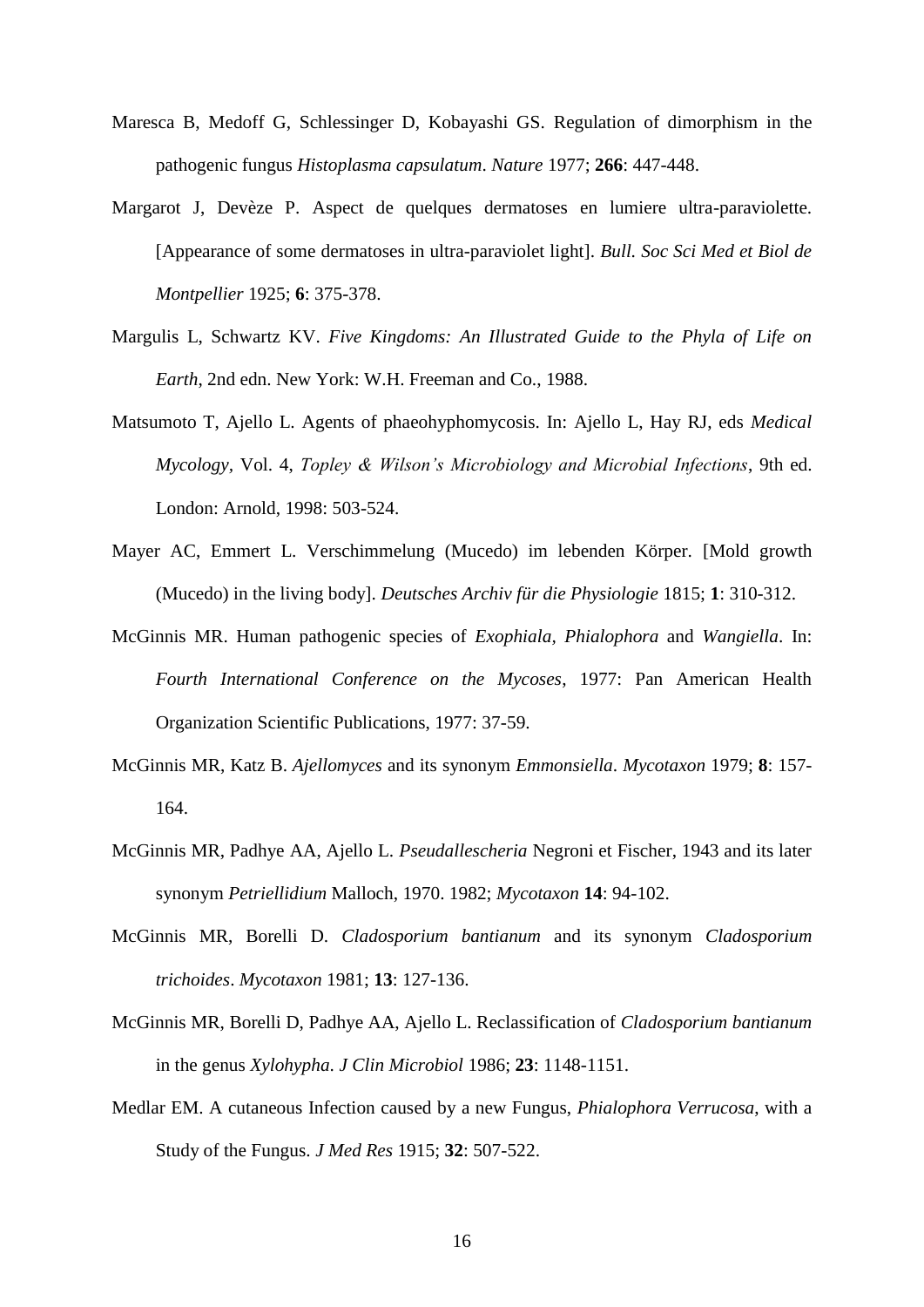- Meissner G. Pilzbildung in den Nägeln. [Fungus in the nails]. *Arch Physiol Heilkünde* 1853; **12**: 193-196.
- Micheli PA. *Nova Plantarum Genera Juxta Tournefortii Methodum Disposita*, Firenze Typis Bernardi Paperninii, 1729.
- Miller BL, Miller KY, Timberlake WE. Direct and indirect gene replacements in *Aspergillus nidulans*. *Mol Cell Biol* 1985; **5**: 1714-1721.
- Morrow B, Srikantha T, Soll DR. Transcription of the gene for a pepsinogen, PEP1, is regulated by white-opaque switching in *Candida albicans*. *Mol Cell Biol* 1992; **12**: 2997-3005.
- Murphy JW, Gregory JA, Larsh HW. Skin testing of guinea pigs and footpad testing of mice with a new antigen for detecting delayed hypersensitivity to *Cryptococcus neoformans*. *Infect Immun* 1974; **9**: 404-409.
- Nannizzi A. Ricerche sui rapporti morfologici e biologici tra Gymnoascaceae e dermatomiceti. [Researches on the morphological and biological relationship between *Gymnoascaceae* and fungi of the skin]. *Ann Mycol* 1926; **24**: 85-129.
- Nannizzi A. Ricerche sull'origine saprofitica dei funghi delle tigne. Il Gymnoascus gypseum sp.n. forma ascofora del Sabouraudites (Achorion) gypseum (Bodin) Ota et Langeron. [Research on the origin of ringworm saprophytic fungi. The *Gymnoascus gypseum* sp.n. ascigerous form of *Sabouraudites* (*Achorion*) *gypseum* (Bodin) Ota et Langeron]. *Atti della Reale Accademia dei Fisiocritici in Siena* 1927; **2**: 89-97.
- Nannizzi A. Sulla posizione sistematica dei dermatomiceti. [On the systematic position of the fungi of the skin]. *Atti Ist Bot Univ Pavia* 1930; **2**: 103-110.
- Nannizzi A. *Repertorio Sistematico dei Miceti dell'Uomo e degli Animali*, Siena: S. A. Poligrafica Meini; 1934.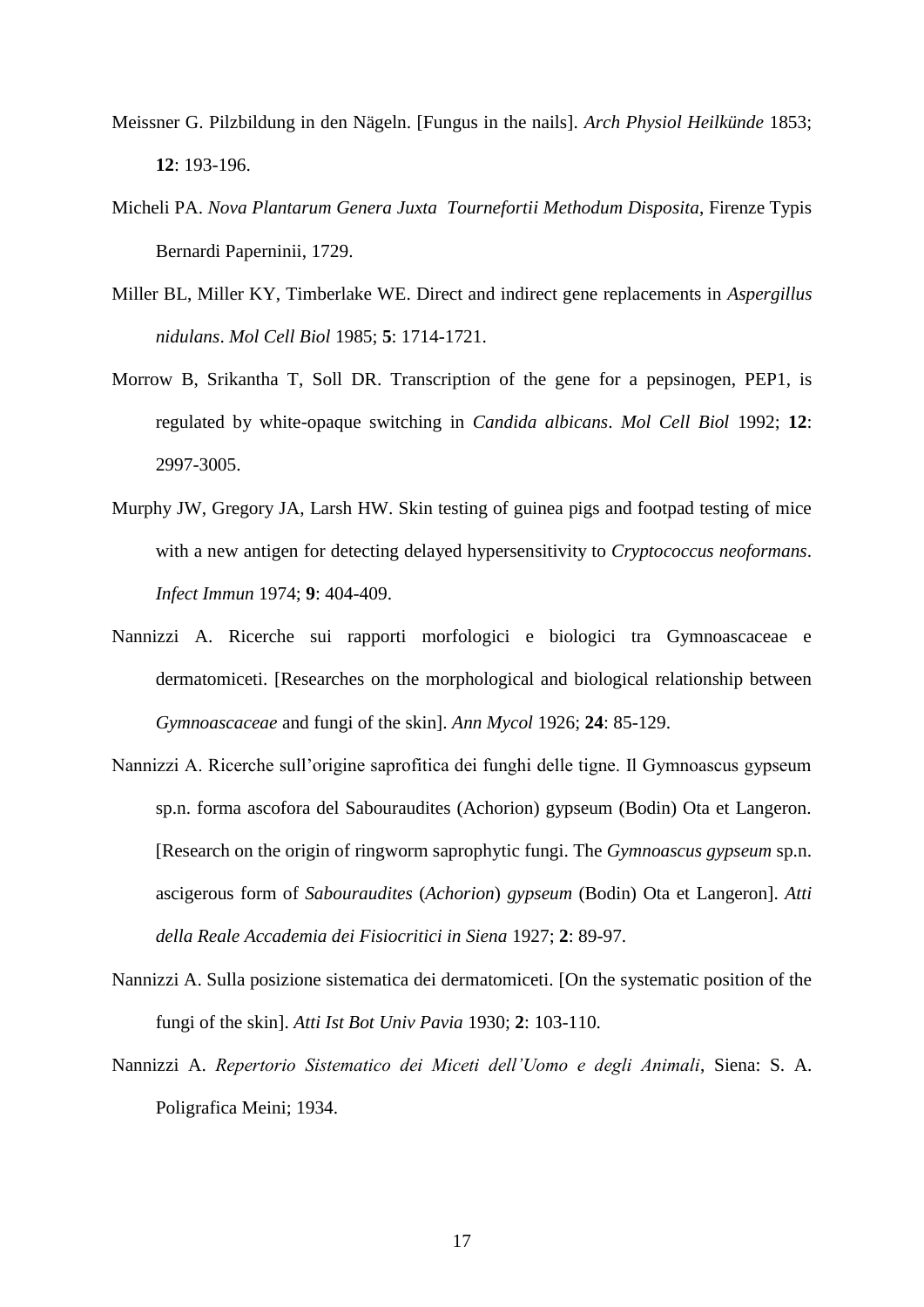- Neill JM, Sugg JY, Mc CD. Serologically reactive material in spinal fluid, blood, and urine from a human case of cryptococcosis (torulosis). *Proc Soc Exp Biol Med* 1951; **77**: 775- 778.
- Newberry WM, Jr., Chandler JW, Jr., Chin TD, Kirkpatrick CH. Immunology of the mycoses. I. Depressed lymphocyte transformation in chronic histoplasmosis. *J Immunol* 1968; **100**: 436-443.
- Nickerson WJ. Reduction of inorganic substances by yeasts. I. Extracellular reduction of sulfite by species of *Candida*. *J Infect Dis* 1953; **93**: 43-56.
- Nickerson WJ, Mankowski Z. Role of nutrition in the maintenance of the yeast-shape in *Candida*. *Am J Bot* 1953; **40**: 584-592.
- Nickerson WJ. An enzymatic locus participating in cellular division of a yeast. *J Gen Physiol*  1954; **37**: 483-494.
- Niño F. Contribución al estudio de las blastomicosis en la República Argentina. [Contribution to the study of blastomycosis in Argentina]. *Bol Inst Clínica* 1938; **117**: 380-400.

Nordenskiöld E. *The History of Biology*. New York: Tudor Publishing Co., 1928.

- Olaiya AF, Sogin SJ. Ploidy determination of *Candida albicans*. *J Bacteriol* 1979; **140**: 1043-1049.
- Ota M, Langeron M. Nouvelle classification des dermatophytes. [New classification of dermatophytes]. *Ann Parasitol Hum Comp* 1923; **1**: 305-336.
- Ouchterlony O. Antigen-antibody reactions in gels. *Acta Pathol Microbiol Scand* 1949; **26**: 507-515.
- Oxford AE, Raistrick H, Simonart P. Studies in the biochemistry of micro-organisms. LX. Griseofulvin, C(17)H(17)O(6)Cl, a metabolic product of *Penicillium griseo-fulvum* Dierckx. *Biochem J* 1939; **33**: 240-248.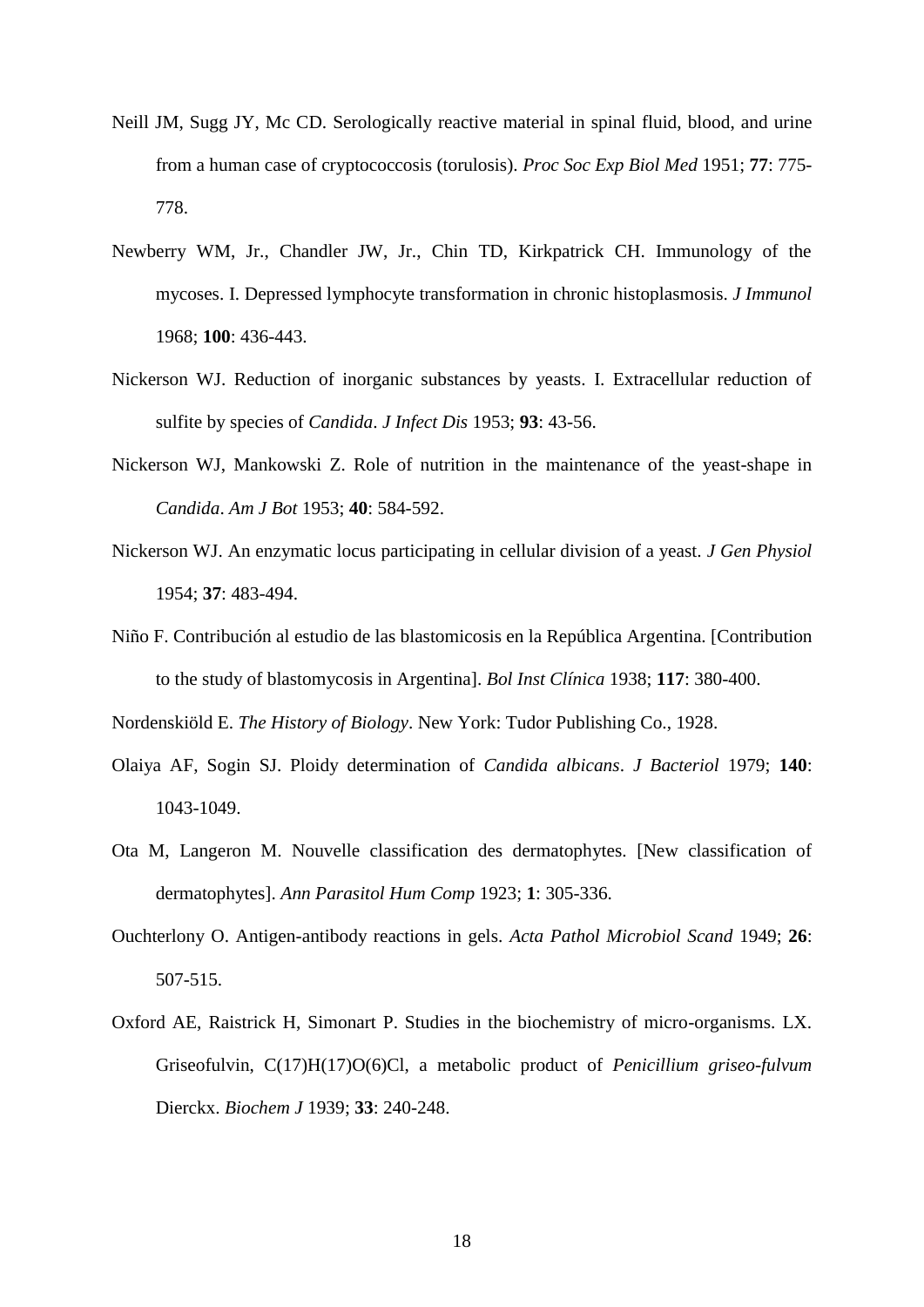- Pappagianis D. *Coccidoides immitis*. In: Ajello L, Hay RJ, eds *Medical Mycology,* Vol. 4, *Topley & Wilson's Microbiology and Microbial Infections*, 9th ed. London: Arnold, 1998: 357-371.
- Pasteur L. Mémoire sur la fermentation alcoolique. [Dissertation on alcoholic fermentation]. *Annales de Chimie et de Physique* 1860; **58**: 323-426.
- Pasteur L. Influence de l'oxygène sur le développement de la levure et la fermentation alcoolique. [Influence of oxygen on the development of yeast and alcoholic fermentation]. *Bulletin de la Société chimique de Paris* 1861: 79-80.
- Pine L. Studies on the growth of *Histoplasma capsulatum*. I. Growth of the yeast phase in liquid media. *J Bacteriol* 1954; **68**: 671-679.
- Pine L, Peacock CL. Studies on the growth of *Histoplasma capsulatum*. IV. Factors influencing conversion of the mycelial phase to the yeast phase. *J Bacteriol* 1958; **75**: 167-174.
- Pinetti P. Rivista critica della letteratura micologica medica in Italia tra il 1946 ed il 1956. [Analytic review of the medical mycology literature in Italy between 1946 and 1956]. *Mycopathologia* 1959; **11**: 155-169.
- Pinetti P. *Scripta Mycologica. Pubblicazioni Micologiche del Prof. P. Pinetti e dei suoi Collaboratori, 1933-1961*, Cagliari: Società Editoriale Italiana, 1961.
- Pinetti P. *Trichophyton violaceum (Bodin 1902)*, Torino: Minerva Medica, 1962.
- Pinetti P. *Le Dermofizie Professionali*, Cagliari: Società Editoriale Italiana, 1964.
- Pinetti P. In memoriam Arturo Nannizzi. *Mycopathologia* 1962; **18**: 235-239.
- Pinetti P. *Le Dermatofizie*, Padova: Piccin Editore, 1977.
- Pollacci G. Sulla posizione sistematica dei Miceti delle Tigne (Rivendicazione). [On the systematic position of ringworm fungi (claim)]. *Atti Ist Bot Lab Critt R Università di Pavia* 1932; **3**: 15-18.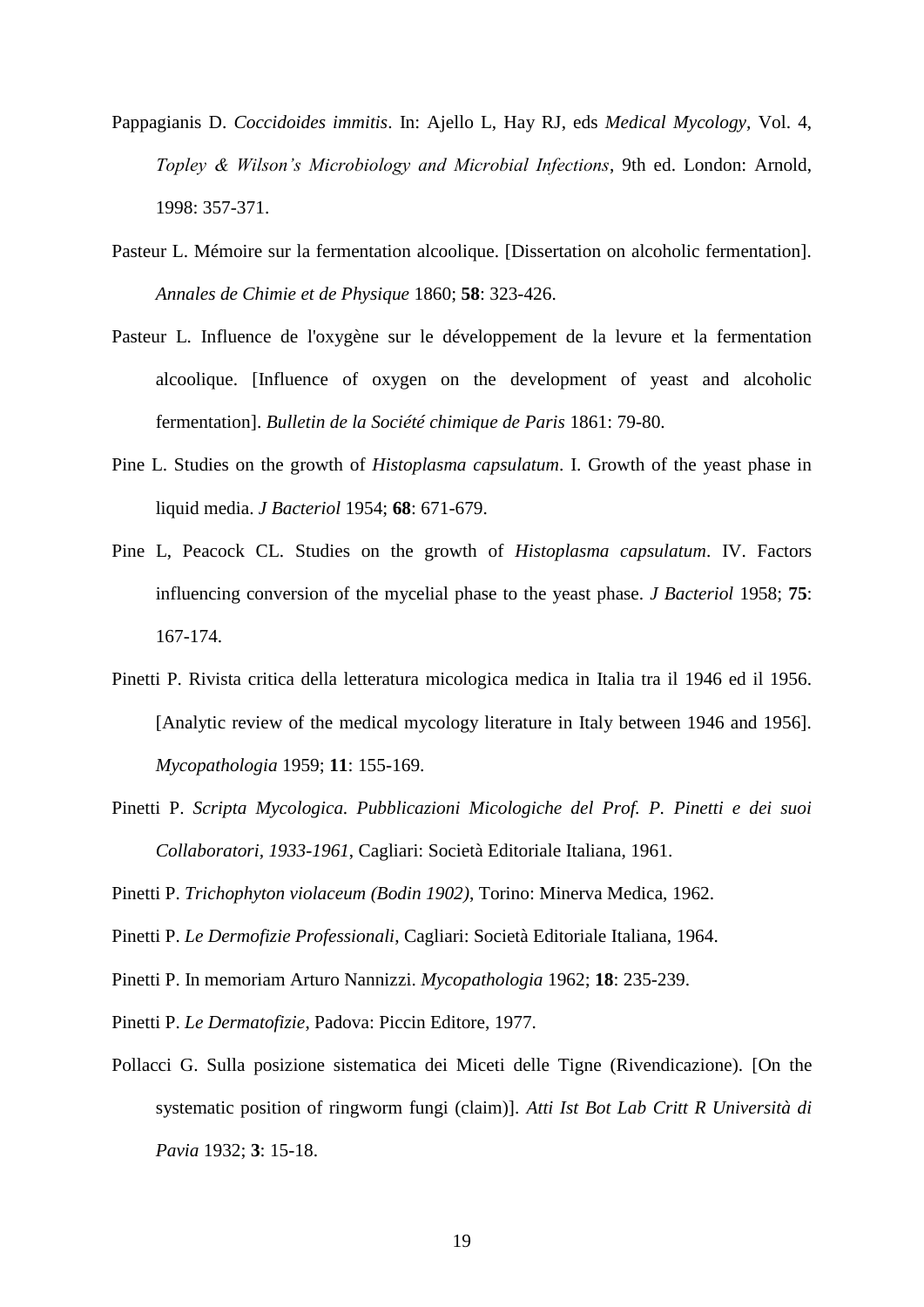- Pontecorvo G. Mitotic recombination in the genetic systems of filamentous fungi. *Caryologia* 1954; **6 Suppl**.: 192-200.
- Posadas A. Un nuevo caso de micosis fungoidea con psorospermias. [A new case of mycosis fungoides with psorosperms]. *An Circ Med Argent* 1892; **15**: 585-597.
- Pradinaud R. *Loboa loboi*. In: Ajello L, Hay RJ, eds *Medical Mycology,* Vol. 4, *Topley & Wilson's Microbiology and Microbial Infections*, 9th ed. London: Arnold, 1998: 586- 594.
- Rachini A, Pietrella D, Lupo P*, et al.* An anti-beta-glucan monoclonal antibody inhibits growth and capsule formation of *Cryptococcus neoformans in vitro* and exerts therapeutic, anticryptococcal activity *in vivo*. *Infect Immun* 2007; **75**: 5085-5094.
- Radaeli F. Micosi del piede da *Monosporium apiospermum.* [Mycosis of the foot caused by *Monosporium apiospermum*]. *Lo Sperimentale* 1911; **65**: 383-414.
- Radaeli F. Caso singolare di alterazione cutanea e profonda di natura probabilmente micotica in un piede. [Unusual case of alteration of skin and deep in the foot probably of fungal nature]. *Giornale Italiano Malattie Veneree e della Pelle* 1911; **52**: 109-116.
- Radaeli F. Sulla "monosporosi" (a proposito di una nota di rettifica e di rivendicazione). ["On monosporiosis" (about a correction and claim note)]. *Lo Sperimentale* 1914; **68**: 286- 304.
- Raju TN. The Nobel chronicles. 1945: Sir Alexander Fleming (1881-1955); Sir Ernst Boris Chain (1906-79); and Baron Howard Walter Florey (1898-1968). *Lancet* 1999; **353**: 936.
- Raper KB, Thom C. *A Manual of the Penicillia*, 1st edn. Baltimore: The Williams & Wilkins Co; 1949.
- Raper KB, Fennell DI. *The Genus Aspergillus*, 1st edn. Baltimore: The Williams & Wilkins Co., 1965.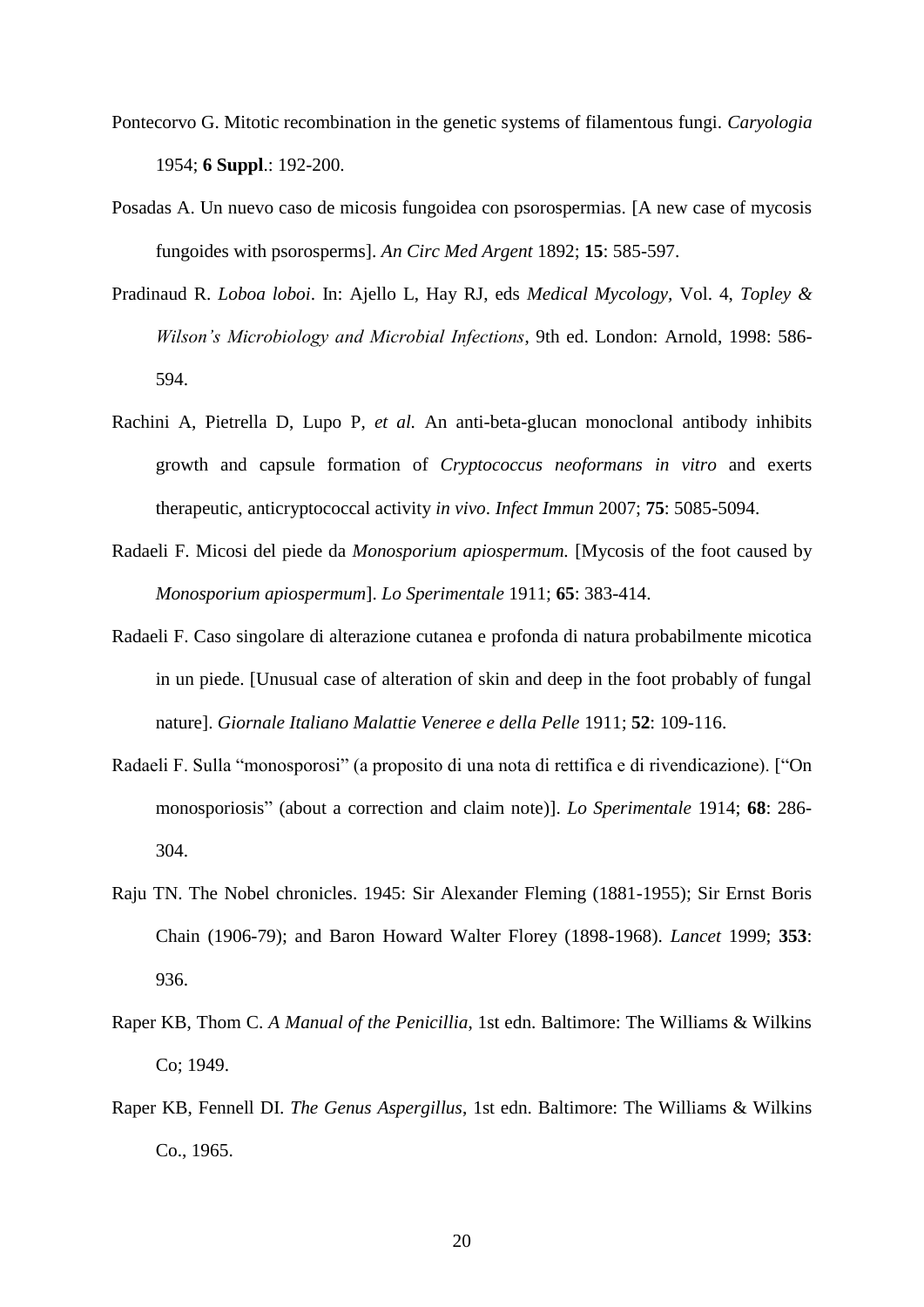- Redaelli P. *Tecnica Micologica Medica - Patogenesi ed Anatomia Patologica Generale delle Micosi Umane e degli Animali*, 1st edn. Bologna: L. Cappelli, 1931.
- Redaelli P, Ciferri R. Affinité entre les agents de l'histoplasmose humaine, du farcin équin et d'une mycose spontanée des muridés. [Affinity between the human agents of histoplasmosis, the equine farcy and a spontaneous murine mycosis]. *Boll Sez Ital Soc Internaz Microbiol* 1934; **6**: 376-379.
- Redaelli P, Ciferri R. *Le Granulomatosi Fungine dell'Uomo nelle Regioni Tropicali e Subtropicali*, 1st edn. Firenze: Sansoni Edizioni Scientifiche, 1942.
- Reiss E, Lehmann PF. Galactomannan antigenemia in invasive aspergillosis. *Infect Immun* 1979; **25**: 357-365.
- Reynolds R, Braude A. The filament-inducing property of blood for *Candida albicans*: Its nature and significance. *Clin Res Proc* 1956; **4**: 40.
- Rippon JW, Garber ED. Dermatophyte pathogenicity as a function of mating type and associated enzymes. *J Invest Dermatol* 1969; **53**: 445-448.

Riva A. Pino Pinetti 1904-1979. *Rassegna Medica Sarda* 1979; **82**: 5-9.

- Rivalier E, Seydel S. Cultures minces sur lames gélosées colorées et examinées "in situ" en préparations définitives pour l'étude des Cryptogames microscopiques. [Thin agar cultures on slides stained and examined "in situ" in final preparations for the study of microscopic Cryptogams]. *CR Soc Biol* 1932a; **110**: 181-184.
- Rivalier E, Seydel S. Nouveau procedé de culture sur lames gélosées appliqué a l'étude microscopique des champignos des teignes. [New culture method on slides applied to the study of microscopic fungi of the skin]. *Ann Parasit Hum Comp* 1932b; **10**: 444- 452.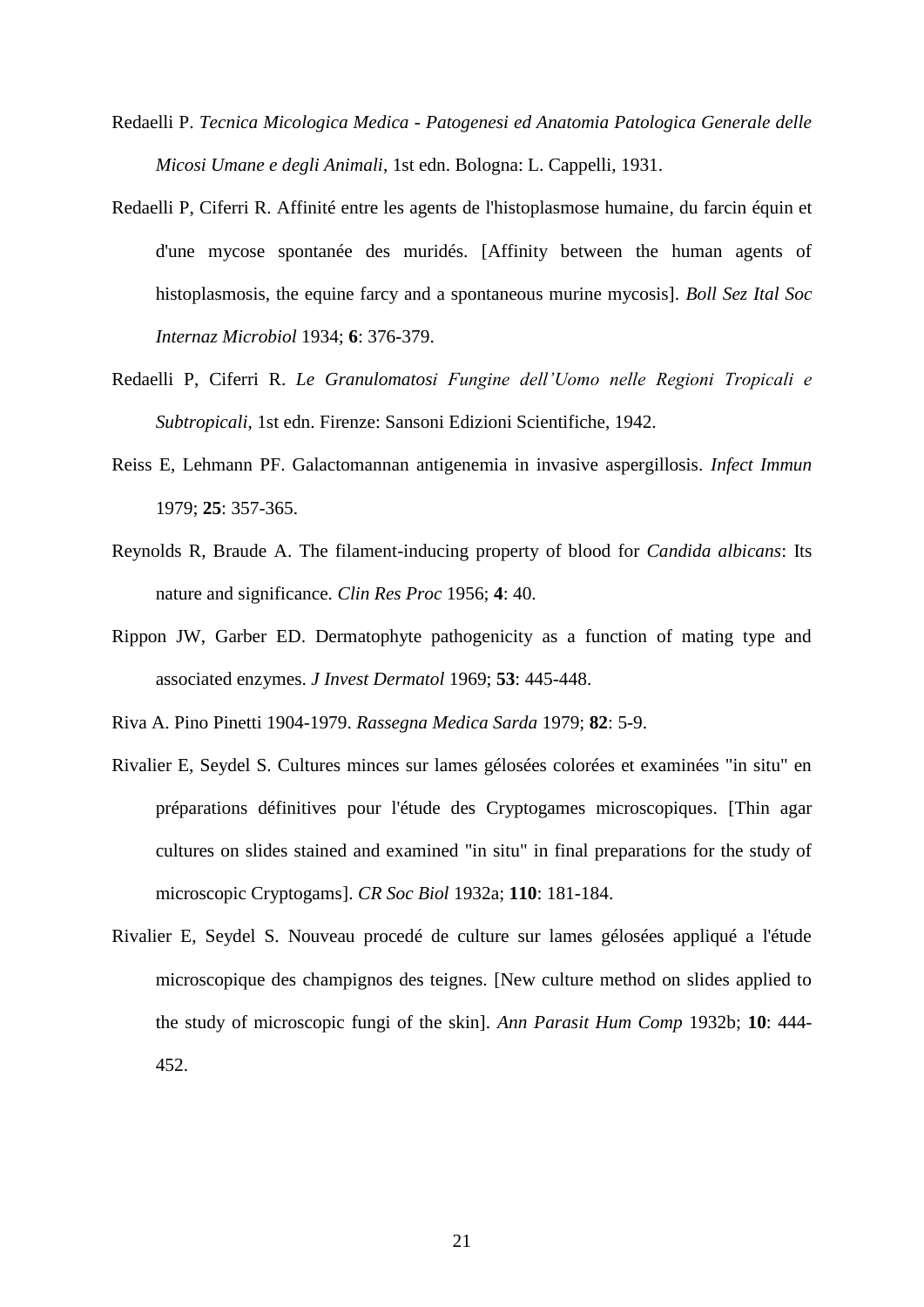- Rivolta S. *Dei Parassiti Vegetali come Introduzione allo Studio delle Malattie Parassitarie e delle Alterazioni dell'Alimento degli Animali Domestici*, 1st ed. Torino: Giulio Speirani & Figli, 1873: 246-252, 524-525.
- Rivolta S, Micellone I. Del farcino criptococchico. [Cryptococcal farcy]. *Giornale d'Anatomia Fisiologia e Patologia degli Animali* 1883; **15**: 143-162.
- Rixford E, Gilchrist TC. Two cases of protozoan (coccidioidal) infection of the skin and other organs. *Johns Hopkins Hosp Rep* 1896; **1**: 209-268.
- Robin C. *Histoire naturelle des végétaux parasites qui croissent sur l'homme et sur les animaux vivants*, 1st edn. Paris: Baillière, 1853.
- Rocha-Lima H. Beitrag zur kenntnis der Blastomykoses Lymphangitis epizootica und Histoplasmosia. [Contribution to the knowledge of Blastomycoses lymphangitis epizootica and Histoplasmosis]. *Zentralbl Bakteriol* 1913; **67**: 233-249.
- Roberts GD, Wang HS, Hollick GE. Evaluation of the API 20 c microtube system for the identification of clinically important yeasts. *J Clin Microbiol* 1976; **3**: 302-305.
- Roux G, Linossier G. Recherches morphologiques sur le champignon du muguet. [Morphological research on the fungus of thrush]. *Arch Med Exp Anat Pathol* 1890; **2**: 62- 87.
- Ruchel R. Properties of a purified proteinase from the yeast *Candida albicans*. *Biochim Biophys Acta* 1981; **659**: 99-113.
- Sabouraud R. *Les Teignes*, Paris: Masson et Cie., 1910.
- Saccardo PA. Notae Mycologicae. [Mycological notes]. *Ann Mycol* 1911; **9**: 253-255.
- Saccardo PA. Notae Mycologicae. I. Fungi ex Gallia, Abyssinia, Japonia, Mexico, Canada, Amer. bor. et centr. [Mycological notes. I. Fungi of France, Abyssinia, Japan, Mexico, Canada, northern and central America]. *Ann Mycol* 1912; **10**: 310-322.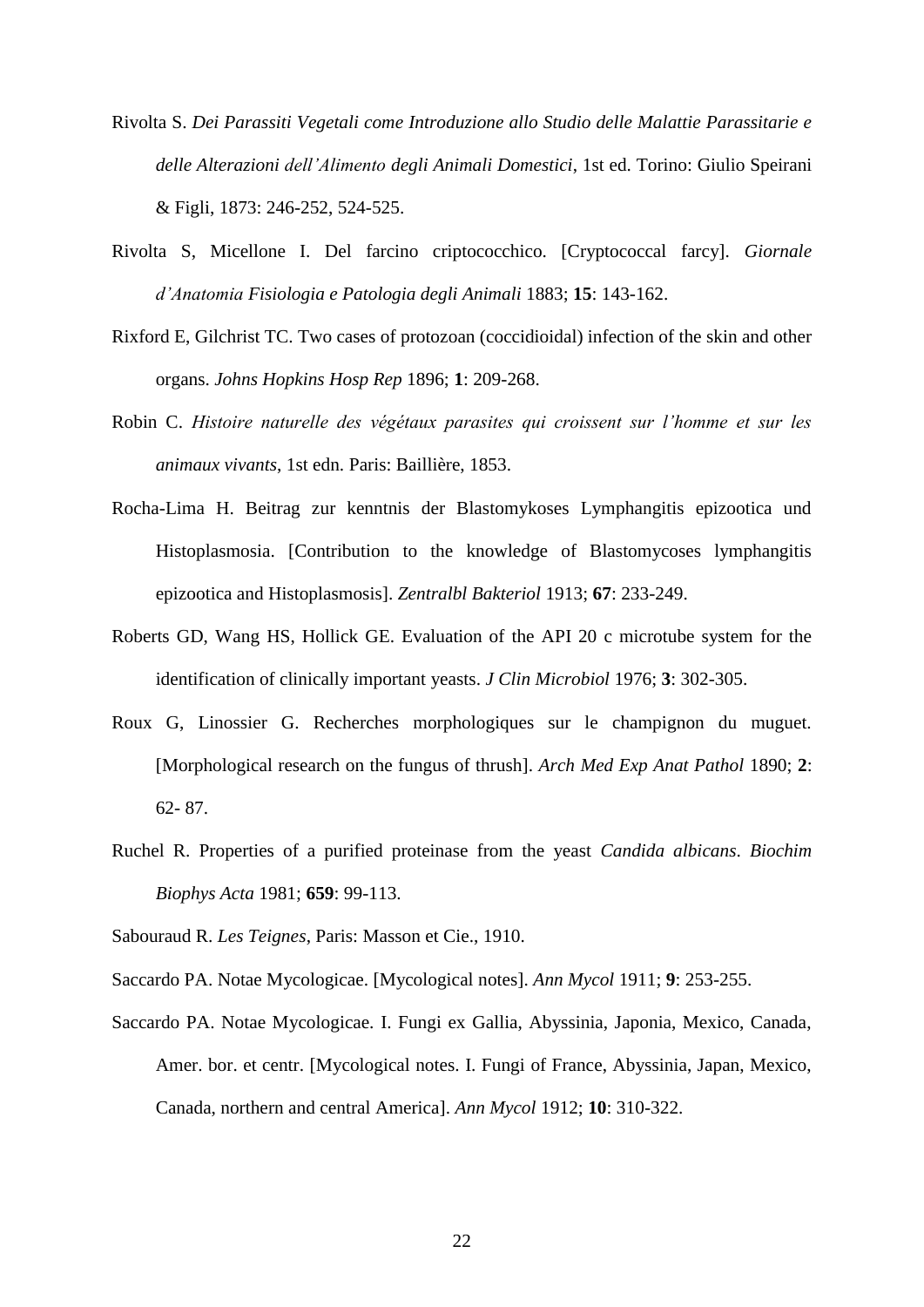- Saccardo PA. *Sylloge Fungorum Omnium Hucusque Cognitorum*, In. Padova: Typis Seminarii, 1913: 1344.
- Salvin SB. Phase-determining factors in *Blastomyces dermatitidis*. *Mycologia* 1949; **41**: 311- 319.
- Samson RA, van der Aa HA, Hoog de GS. Centraalbureau voor Schimmelcultures: hundred years microbial resource centre. *Studies in Mycology* 2004; **50**: 1-8.
- San-Blas G, San-Blas F. Immune and chemical responses to paracoccidioidomycosis. In: Jacobs PH, Nall L, eds *Fungal Disease, Biology, Immunology, and Diagnosis*, 1st ed. New York: Marcel Dekker Inc., 1997: 219-235.
- San-Blas G. From magic to science: a journey throughout Latin American medical mycology. *Med Mycol* 2000; **38** Suppl 1: 1-8.
- Sanfelice F. Contributo alla morfologia e biologia dei blastomiceti che si sviluppano nei succhi di alcuni frutti. [Contribution to the morphology and biology of blastomycetes that develop in some fruit juices]. *Ann Ist Ig R Univ Roma* 1894; **4**: 463-495.
- Sanfelice F. Sull'azione patogena dei blastomiceti. I [On the pathogenic action of blastomycetes. I]. *Ann Ist Ig R Univ Roma* 1895a; **5**: 239-262.
- Sanfelice F. Über einen neuen pathogenen Blastomyceten, welcher innerhalb der Gewebe unter Bildung kalkartig aussehender Massen degeneriert. [On a new pathogenic Blastomycetes, which degenerates in the tissue to form chalky-looking masses]. *Zentralbl Bakteriol Parasitenkd Infekt Hyg* 1895b; **18**: 521-526 [in German].
- Sanfelice F. Sull'azione patogena dei blastomiceti come contributo alla etiologia dei tumori maligni. [On the pathogenic action of blastomycetes as a contribution to the etiology of malignant tumors]. *Il Policlinico, Sezione Chirurgica 4* 1895c; **2**: 201-211.
- Sarachek A, Rhoads DD, Schwarzhoff RH. Hybridization of *Candida albicans* through fusion of protoplasts. *Arch Microbiol* 1981; **129**: 1-8.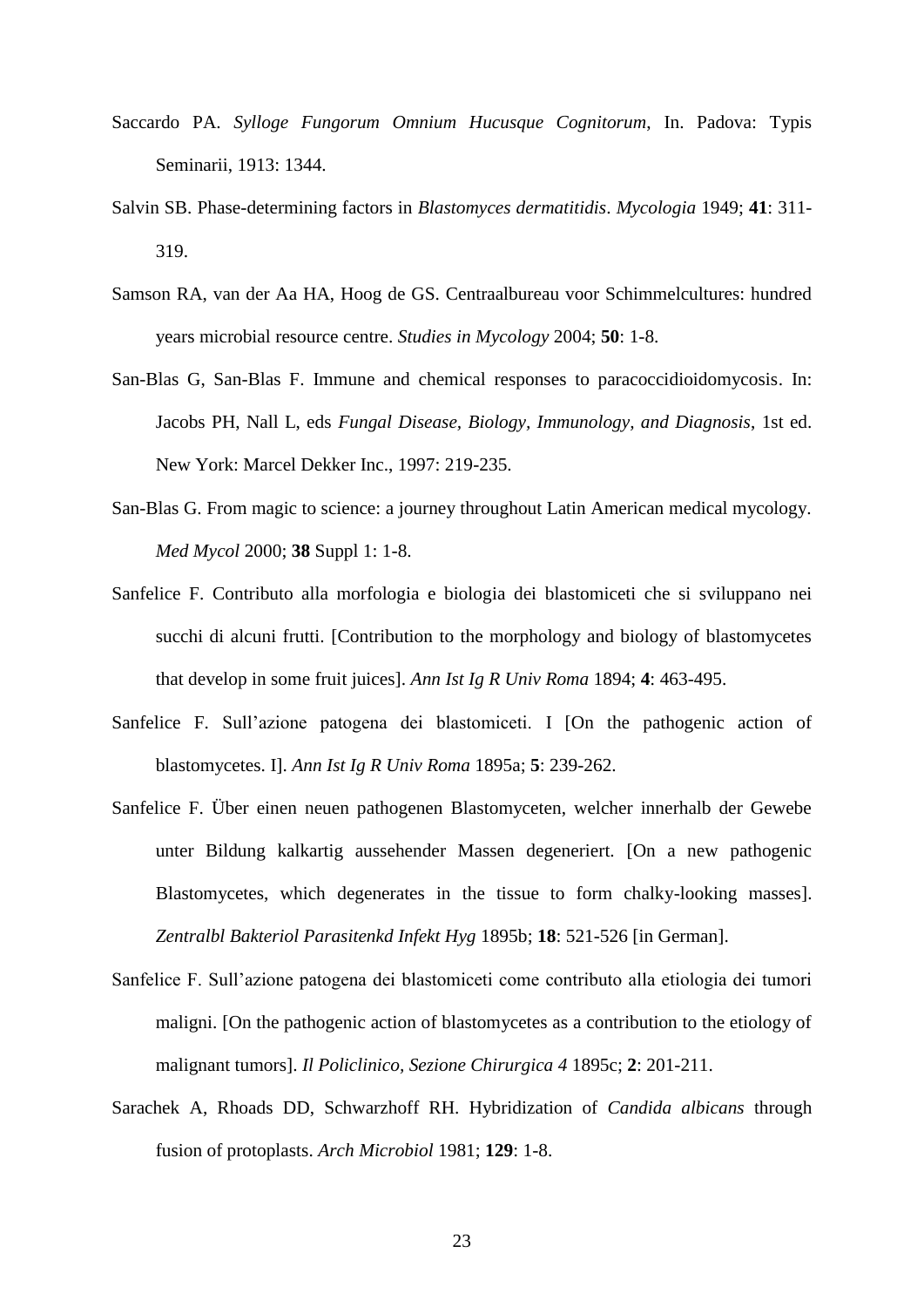- Schenck BR. On refractory subcutaneous abscesses caused by a fungus possibly related to the Sporotricha. *Johns Hopkins Hosp Bull* 1898; **9** 286-290.
- Scherer S, Davis RW. Replacement of chromosome segments with altered DNA sequences constructed *in vitro*. *Proc Natl Acad Sci U S A* 1979; **76**: 4951-4955.
- Scherer S, Stevens DA. Application of DNA typing methods to epidemiology and taxonomy of *Candida* species. *J Clin Microbiol* 1987; **25**: 675-679.
- Schönlein JL. Zur Pathogenie der Impetigines. In: Müller J, ed. *Archiv für Anatomie, Physiologie und wissenschaftliche Medicin*, 1st ed. Berlin: Veit, 1839: 82.
- Seeber GR. *Un nuevo esporozoario parásito del hombre. Dos casos encontrados en pólipos nasales*, Buenos Aires: Universidad Nacional de Buenos Aires, 1900.
- Segretain G. *Penicillium marneffei* n.sp., agent of a mycosis of the reticuloendothelial system. *Mycopathologia* 1959; **11**: 327-353 [in French].
- Serri F. Necrologio. Pino Pinetti (1904-1979). [Obituary. Pino Pinetti (1904-1979)]. *Giorn Ital Derm Vener* 1979; **115**: 182-183.
- Shadomy S. *In vitro* studies with 5-fluorocytosine. *Appl Microbiol* 1969; 17: 871-877.
- Shadomy HJ. Clamp connections in two strains of *Cryptococcus neoformans*. In: Ahearn DG, ed. *Recent Trends in Yeast Research*, Atlanta: Georgia State University, 1970: 67-72.
- Shear CL. Life history of an undescribed ascomycete isolated from a granular mycetoma of man. *Mycologia* 1922; **14**: 239-243.
- Sleytr UB, Messner P. Crystalline bacterial cell surfaces layers (S layers). In: Schaechter M, ed. *The Desk Encyclopedia of Microbiology*, 1st ed. Amsterdam: Elsevier Academic Press; 2003: 286-293.
- Slutsky B, Buffo J, Soll DR. High-frequency switching of colony morphology in *Candida albicans*. *Science* 1985; **230**: 666-669.

Spallanzani L. *Opuscoli di fisica animale, e vegetabile*, Modena: Società Tipografica, 1776.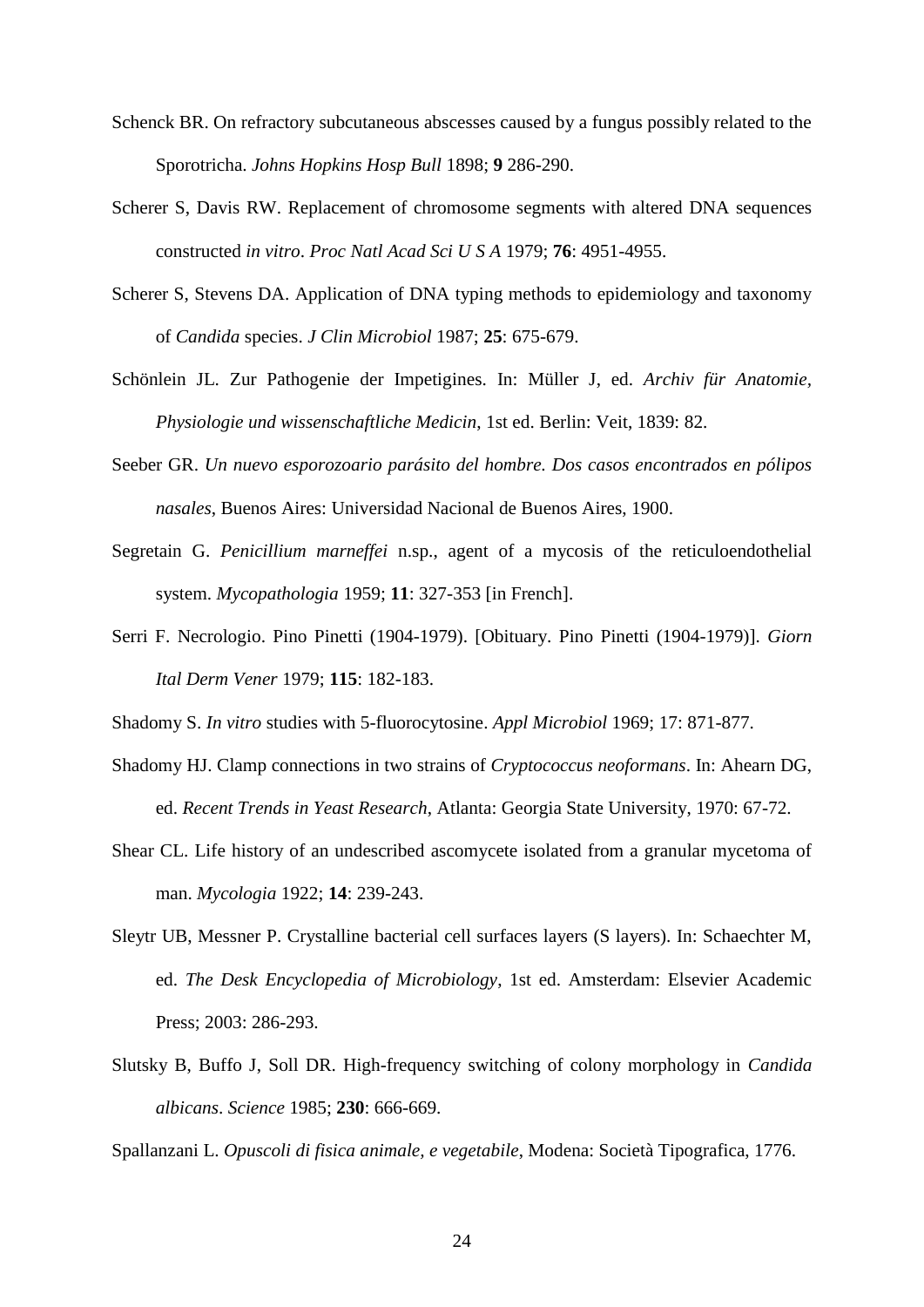- Splendore A. Zymomematosi con localizzazione nella cavità della bocca, osservata in Brasile. [Zymomematosis with localization in the cavity of the mouth, observed in Brazil]. *B Soc Pathol Exot* 1912; **5**: 313-319.
- Srikantha T, Soll DR. A white-specific gene in the white-opaque switching system of *Candida albicans*. *Gene* 1993; **131**: 53-60.
- Stahl GE. *Zymotechnia Fundamentalis, seu fermentationis theoria generalis...simulque experimentum novum sulphur verum arte producendi*, 1st edn. Halle: Typis & sumptibus Christoph. Salfeldii, 1697.
- Staib F, Randhawa HS, Senska M, Blisse A, Walkow R. Peaches and peach juice as a nutrient for Cryptococcus neoformans with comments on some observations of F. Sanfelice. In: Iwata K, editor. *Yeasts and Yeast-like Microorganisms in Medical Science. 2nd International Specialized Symposium on Yeasts*, 1972; Tokyo: University of Tokyo Press, 1972: 149-154.
- Staib F. Serum-proteins as nitrogen source for yeastlike fungi. *Sabouraudia* 1965; **4**: 187- 193.
- Standard PG, Kaufman L. Specific immunological test for the rapid identification of members of the genus *Histoplasma*. *J Clin Microbiol* 1976; **3**: 191-199.
- Stenderup A, Leth Bak A. Deoxyribonucleic Acid Base Composition of Some Species within the Genus *Candida*. *J Gen Microbiol* 1968; **52**: 231-236.
- Stewart RA, Meyer KF. Isolation of *Coccidioides immitis* (Stiles) from the soil. *Proc Soc Exp Biol Med* 1932; **29** 937-938.
- Stigliani R. Particolarità istologiche della torulosi encefalica nei preparati originali Bantiani della prima osservazione conosciuta. [Special features of brain torulosis in the original histological preparations from Banti's first known observation]. *Arch "De Vecchi" Anat Patol Med Clin* 1961; **36**: 329-343.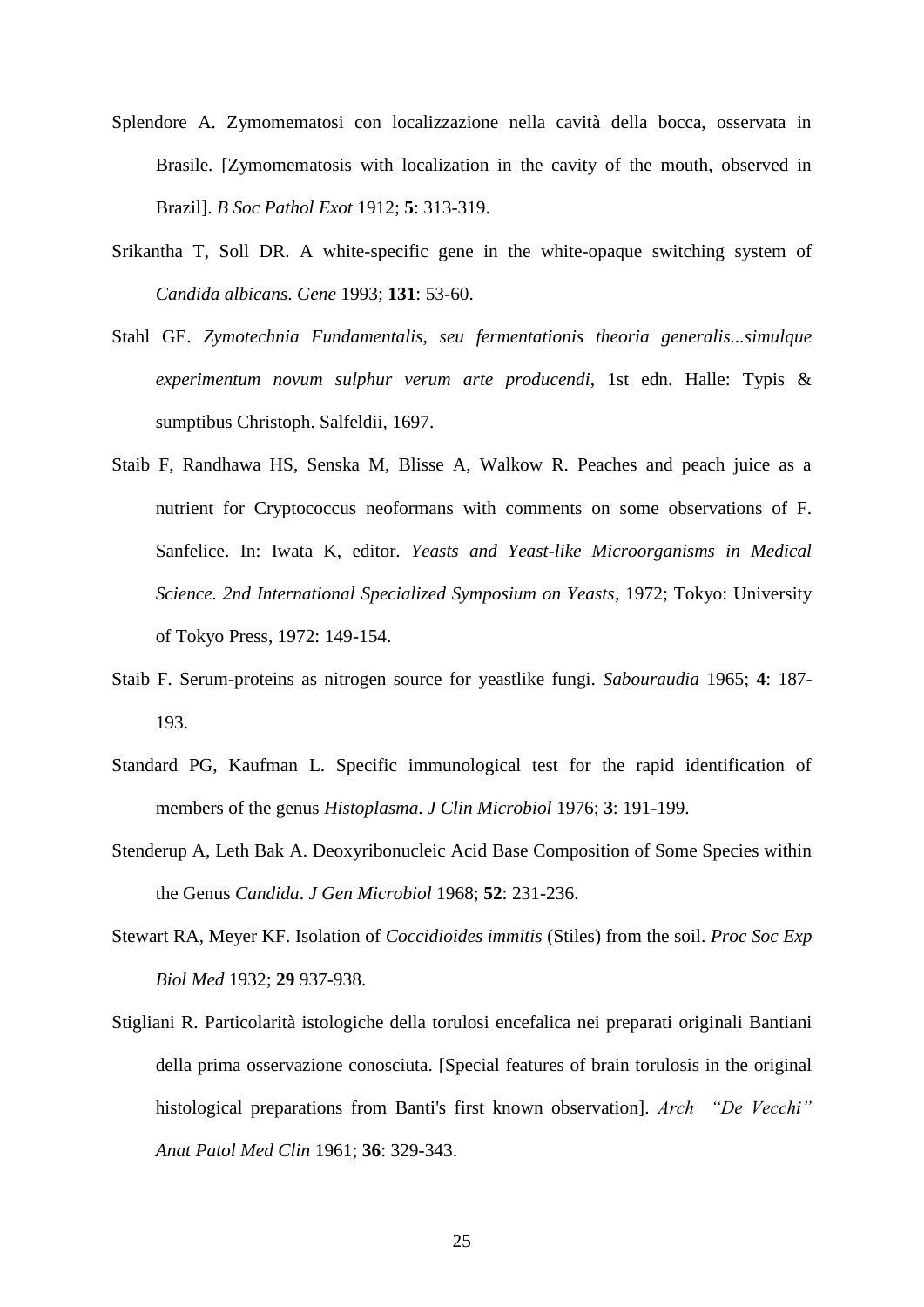- Stockdale PM. *Nannizzia incurvata* gen. nov., sp. nov., a perfect state of *Microsporum gypseum* (Bodin) Guiart et Grigorakis. *Sabouraudia* 1961; **1**: 41-48.
- Stockdale PM. The *Microsporum gypseum* complex (*Nannizzia incurvata* Stockd., *N. gypsea* (Nann.) comb. nov., *N. fulva* sp. nov.). *Sabouraudia* 1964; **3**: 114-26.
- Storck R. Nucleotide composition of nucleic acids of fungi. II. Deoxyribonucleic acids. *J Bacteriol* 1966; **91**: 227-230.
- Taborda PR, Taborda VA, McGinnis MR. *Lacazia loboi* gen. nov., comb. nov., the etiologic agent of lobomycosis. *J Clin Microbiol* 1999; **37**: 2031-2033.
- Tarozzi G. Ricerche anatomo-patologiche, bacteriologiche, e sperimentali sopra un caso di actinomicosi del piede. [Histopathologic, bacteriological, and experimental studies on a case of actinomycosis of the foot]. *Arch Sci Med* 1909; **33**: 553-632.
- Tarozzi G. A proposito di una nuova malattia dell'uomo, la monosporosi registrata in un trattato di parassitologia: Nota di rettifica e di rivendicazione. [About a new human disease, the monosporiosis, recorded in a treatise on parasitology: correction and claim note]. *Lo Sperimentale* 1914; **68**: 255-285.
- Tassel D, Madoff MA. Treatment of *Candida* sepsis and *Cryptococcus meningitis* with 5 fluorocytosine. A new antifungal agent. *JAMA* 1968; **206**: 830-832.
- *The New Columbia Encyclopedia*. Harris WH, Levey JS, eds. 4th ed. New York: Columbia University Press, 1975.
- Torosantucci A, Bromuro C, Chiani P*, et al.* A novel glyco-conjugate vaccine against fungal pathogens. *J Exp Med* 2005; **202**: 597-606.
- Trejos A. *Cladosporium carrionii* n. sp. and the problem of Cladosporia isolated from chromoblastomycosis. *Rev Biol Trop* 1954; **2**: 75-112.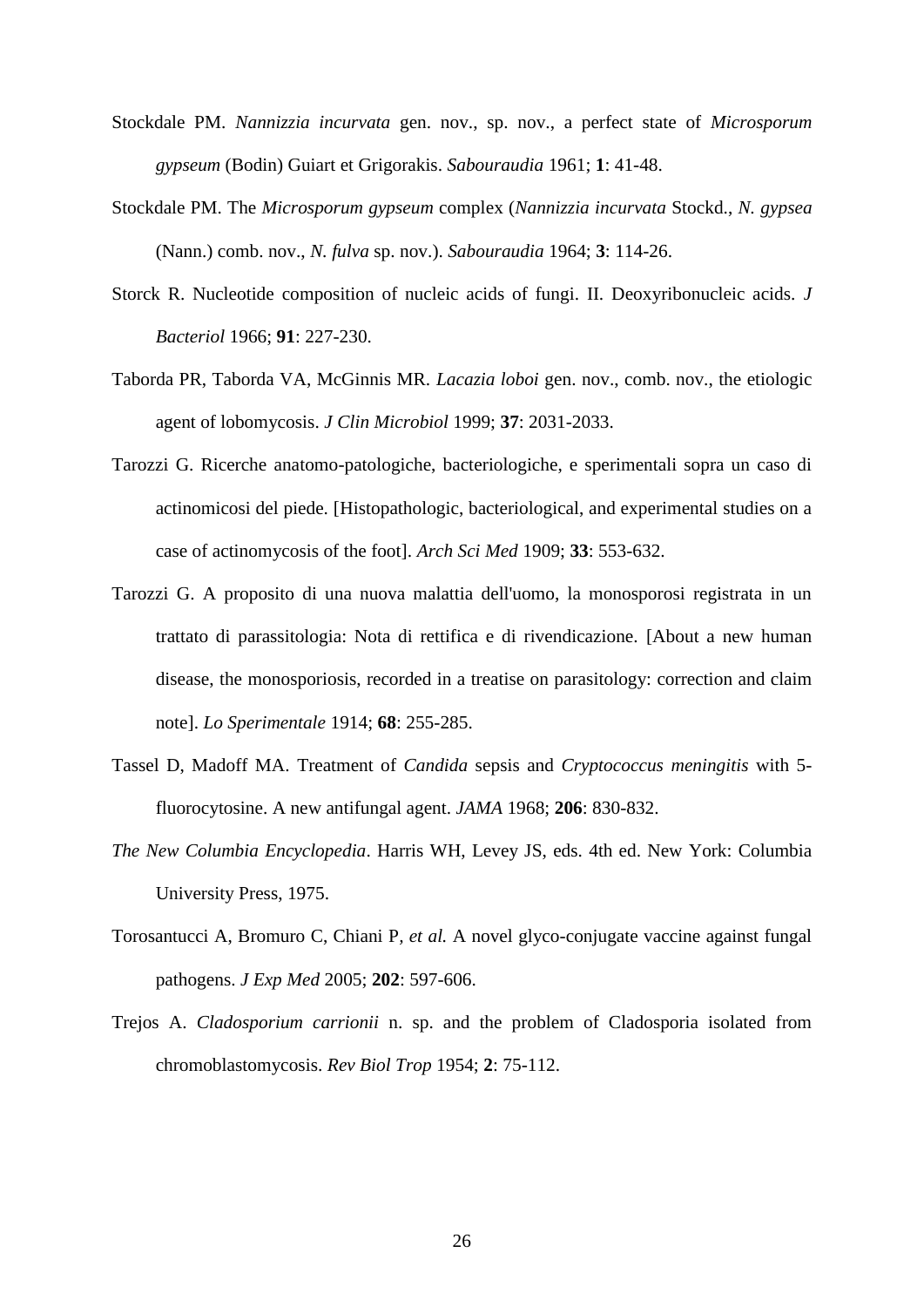Vanbreuseghem R. Technique biologique pour l'isolement des dermatophytes du sol. [Biological technique for the isolation of dermatophytes from soil]. *Ann Soc Belg Méd Trop* 1952; **32**: 173-178.

van Helmont JB. *Ortus Medicinae*, 1st edn. Amsterdam: Ludovicum Elzevirium, 1648.

- Virchow R. Zur normalen und pathologischen Anatomie der Nägel und der Oberhaut. [Normal and pathologic anatomy of the nail and cuticle]. *Verhandl Physikal Med Gesellsch Würzburg* 1854; **5**: 83-105.
- Virchow R. *Gedächtnissrede auf Joh. Lucas Schönlein*, 1st edn. Berlin: August Hirschwald Verlag, 1865.
- Viviani MA. Obituary: Edouard Drouhet. 1999; *Mycopathologia* **148**: 111-112.
- Vogel RA. The indirect fluorescent antibody test for the detection of antibody in human cryptococcal disease. *J Infect Dis* 1966; **116**: 573-580.
- Vuillemin P. Les blastomycètes pathogènes. [The pathogenic blastomycetes]. *Rev Gen Sci*  1901; **12**: 732-751.
- Walker JW. Further report of a previously recorded case of blastomycosis of the skin; systemic infection with *Blastomyces*; death; autopsy. *JAMA - J Am Med Assoc* 1902; **38**: 867-871.
- Wanke B, Londero AT. *Paracoccidioides brasiliensis*. In: Ajello L, Hay RJ, eds *Medical Mycology,* Vol. 4, *Topley & Wilson's Microbiology and Microbial Infections*, 9th ed. London: Arnold, 1998: 395-407.
- Weeks RJ, Padhye AA, Ajello L. *Histoplasma capsulatum* variety *farciminosum*: a new combination for *Histoplasma farciminosum*. *Mycologia* 1985; **77**: 964-970.
- Weidman FD, Spring D. Comparison of ringworm culture ingredients: II and III. *Arch Dermatol* 1928; **18**: 829-851.
- Weis JD. Four Pathogenic *Torulae*. (*Blastomycetes*). *J Med Res* 1902; **7**: 280-311.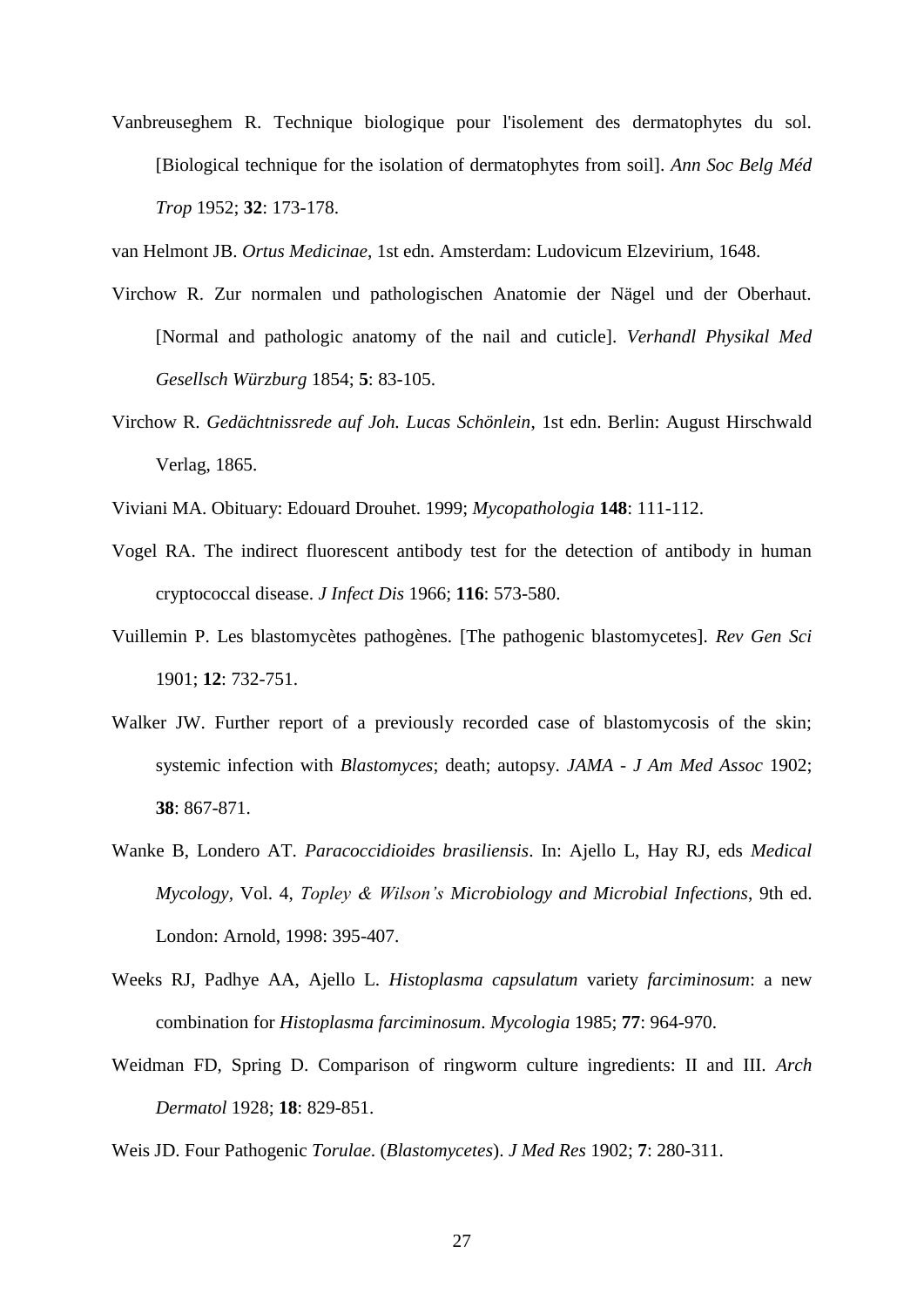- Weitzman I, McGinnis M, Padhye AA, Ajello L. The genus *Arthroderma* and its later synonym *Nannizzia*. *Mycotaxon* 1986; **25**: 505-518.
- Wernicke R. Ueber einen Protozoenbefund bei Mycosis fungoides. [About protozoa findings in mycosis fungoides]. *Zentralbl Bakteriol* 1892; **12**: 859-861.
- Whelan WL, Partridge RM, Magee PT. Heterozygosity and segregation in *Candida albicans*. *Mol Gen Genet* 1980; **180**: 107-113.
- Whittaker RH. New concepts of kingdoms or organisms. Evolutionary relations are better represented by new classifications than by the traditional two kingdoms. *Science* 1969; **163**: 150-160.
- Wickerham LJ, Burton KA. Carbon assimilation tests for the classification of yeasts. *J Bacteriol* 1948; **56**: 363-371.
- Wickerham LJ. Taxonomy of yeasts. 1. Techniques of classification. 2. A classification of the genus *Hansenula*. *U. S. Dept. Agric. Tech. Bull.* 1951; **1029**: 1-56.
- Wickes B, Staudinger J, Magee BB*, et al.* Physical and genetic mapping of *Candida albicans*: several genes previously assigned to chromosome 1 map to chromosome R, the rDNAcontaining linkage group. *Infect Immun* 1991; **59**: 2480-2484.
- Wong B, Brauer KL. Enantioselective measurement of fungal D-arabinitol in the sera of normal adults and patients with candidiasis. *J Clin Microbiol* 1988; **26**: 1670-1674.
- Woolley DW. Some biological effects produced by benzimidazole and their reversal by purines. *J Biol Chem* 1944; **152**: 225-232.
- Wright JH. A Case of Mycetoma (Madura Foot). *J Exp Med* 1898; **3**: 421-433.
- Zeidberg LD, Ajello L, Dillon A, Runyon LC. Isolation of *Histoplasma capsulatum* from soil. *Am J Public Health* 1952; **42**: 930-935.